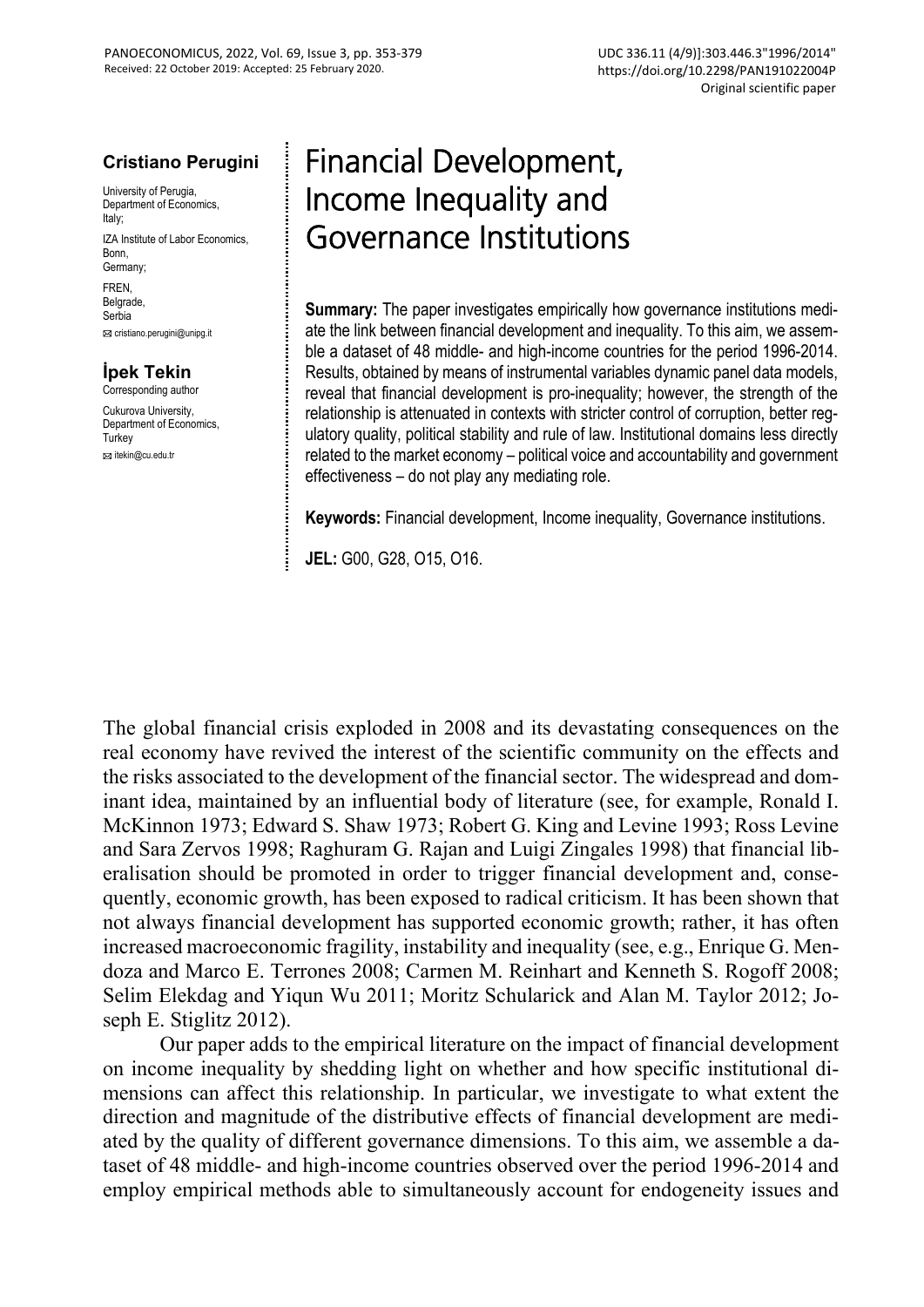the persistence over time of inequality. Such empirical approach is a first contribution of our paper to the existing knowledge, since these aspects have often been not fully accounted for by the empirical literature, despite their potential detrimental consequences on correct identification and inference. However, our main contribution lies on focusing on the role of specific institutional settings related to political governance (rule of law, control of corruption, political stability, regulatory quality, voice and accountability, government effectiveness), whereas most of previous studies make use of aggregate indicators or of single components.

Our empirical results support the side of the literature for which financial development increases income inequality; however, we find that better quality of some specific governance indicators (stricter control of corruption, better regulatory quality, political stability and rule of law) is able to mitigate the magnitude of this pro-inequality effect.

The remainder of the paper is organised as follows: in Section 1 we summarize the existing theoretical and empirical literature on the effects of financial development on inequality and how they can be affected by institutional settings. In Section 2 we present our dataset and some descriptive statistics (2.1) and describe the empirical models and methods used in the econometric analysis (2.2). Section 3 presents and discusses the results obtained, whereas Section 4 draws policy implications and concludes.

### 1. Financial Development, Income Inequality and Institutions

The first contributions on the specific link between financial development and income inequality date back to the early 1990s; the following decades marked the development of an extensive body of knowledge which has provided a variety of outcomes (see Jacob De Haan and Jan-Egbert Sturm 2017, Table A1 for a complete review). Most of the literature supports the idea that a more developed financial sector reduces income inequality by allowing the poor, previously excluded from borrowing, to gain access to credit and invest in human and physical capital assets that trigger their income (e.g., Abheijit V. Banerjee and Andrew F. Newman 1993; Oded Galor and Joseph Zeira 1993; George R. G. Clarke, Lixin Xu, and Heng-fu Zou 2006; Thorsten Beck, Asli Demirgüç-Kunt, and Levine 2007; Rajen Mookerjee and Paul Kalipioni 2010; Luca Agnello, Sushanta K. Mallick, and Ricardo M. Sousa 2012; Shigeyuki Hamori and Yoshihiro Hashiguchi 2012; Takuma Kunieda, Keisuke Okada, and Akihisa Shibata 2014; Ruixin Zhang and Sami Ben Naceur 2019). Conversely, the literature claiming that financial deepening widens income inequality relies on the effects produced on the intensive margin. When the variety and the quality of financial services increase, rather than broadening access to credit to those previously excluded who still lack sufficient collaterals and credit history, financial development is beneficial to those (the rich) already enjoying the potential of financial services, hence widening the distribution of income (Florence Jaumotte, Subir Lall, and Chris Papageorgiou 2013; Jie Li and Han Yu 2014; Era Dabla-Norris et al. 2015; Oliver Denk and Boris Cournéde 2015).

A third strand of the literature supplies evidence of a non-linear link between financial development and inequality, which materializes either as an inverted U-shaped relationship (i.e., inequality decreases only after a certain threshold of financial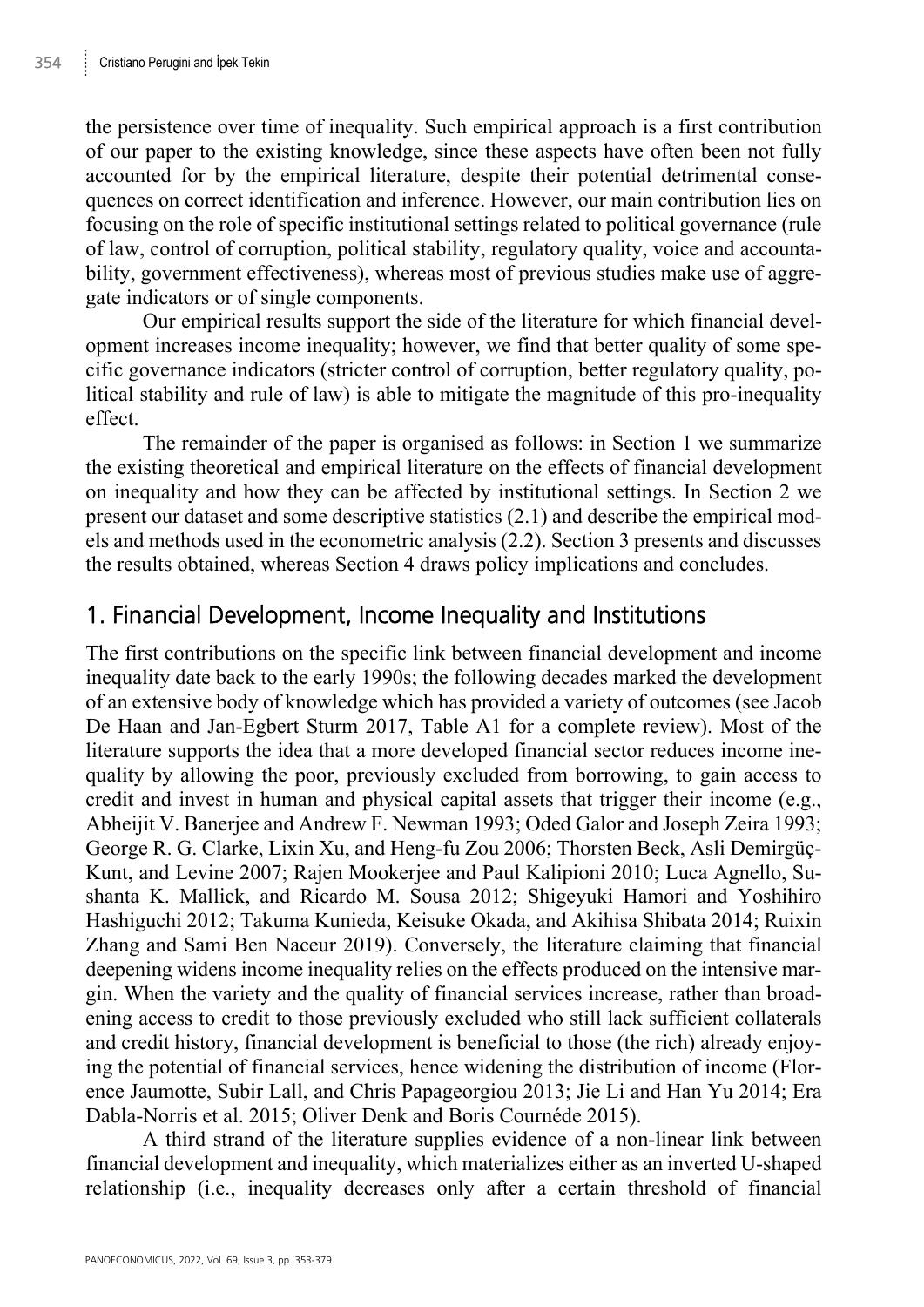development: see Jeremy Greenwood and Boyan Jovanovic 1990; Dong-Hyeon Kim and Shu-Chin Lin 2011), or as a U-shaped relationship (e.g., Hui-Boon Tan and Siong-Hook Law 2012). In recent years many authors have attempted to provide direct empirical evidence on the idea that this non-linearity is commanded by institutional factors. Rajan and Zingales (2003) were among the first to put forward this idea: when institutions are weak, *de jure* political representation is dominated by *de facto* political influence and this enables established interests (of the affluent) to command access to credit for others, therefore benefitting from financial development exclusively or more than the poor. On the contrary, when institutions are strong enough to guarantee access to credit to those previously excluded, they are enabled to build capital assets and progress along the income ladder. A significant body of literature has also emphasised how specific governance institutional settings affect the way financial sector functions (e.g. Beck, Demirgüç-Kunt, and Levine 2005, 2006; Levine 2005, among others) and, in turn, shape income inequality. A good quality of governance is indeed crucial to prevent socially intolerable use of power either by ordinary individuals or by ruling elites (Amir N. Licht, Chanan Goldschmidt, and Shalom H. Schwartz 2007). For example, effective rule of law in terms of security of property rights and contract enforceability, improves the functioning of financial markets (Levine 2005); weak enforcement of private contracting, on the contrary, undermines financial access (Stijn Claessens and Enrico Perotti 2007), because it is limited by poor investors protection (Rafael La Porta et al. 1998). Similarly, since lobbying activities of established wealthier groups may limit access to funding to others (Daron Acemoglu and James A. Robinson 2013), financial access is higher in countries with better political accountability and stricter control of corruption. In more corrupted contexts, established wealthy groups, by needing less external finance, may lobby against the investor protection, hence distorting the allocation of bank credits and limiting access to finance (Perotti and Paolo Volpin 2007).

On the empirical ground, a number of papers offer interesting insights on the variety of approaches and results that can be obtained when exploring the idea that the quality of institutions conditions the link between financial development and inequality. Some contributions focus on aggregate measures of institutional quality; others on single components of governance indicators (e.g. law and order and transparency, control of corruption, rule of law). Manthos D. Delis, Iftehkar Hasan, and Pantelis Kazakis (2014), by applying 2SLS and GMM-system methods on a sample of eighty-four countries observed from 1997 to 2005, find that banking sector liberalisation decreases inequality only in developed countries with stronger institutions (better law and order and higher transparency). Using panel data on eighty-one countries for a broader period (1985-2010), Law, Tan, and W. N. W. Azman-Saini (2014) investigate the effect of financial development on inequality and, by means of static threshold regression methods, identify the possible mediating role of an aggregate institutional measure (the sum of five different governance indicators: corruption, law and order, bureaucratic quality, government repudiation of contracts, and risk of expropriation). They observe that the financial development-inequality nexus is insignificant until a certain threshold of institutional quality is reached; beyond this threshold, financial development reduces income inequality. Samuel Adams and Edem K. Klobodu (2016), on the other hand, focus on how control of corruption conditions the link between financial development and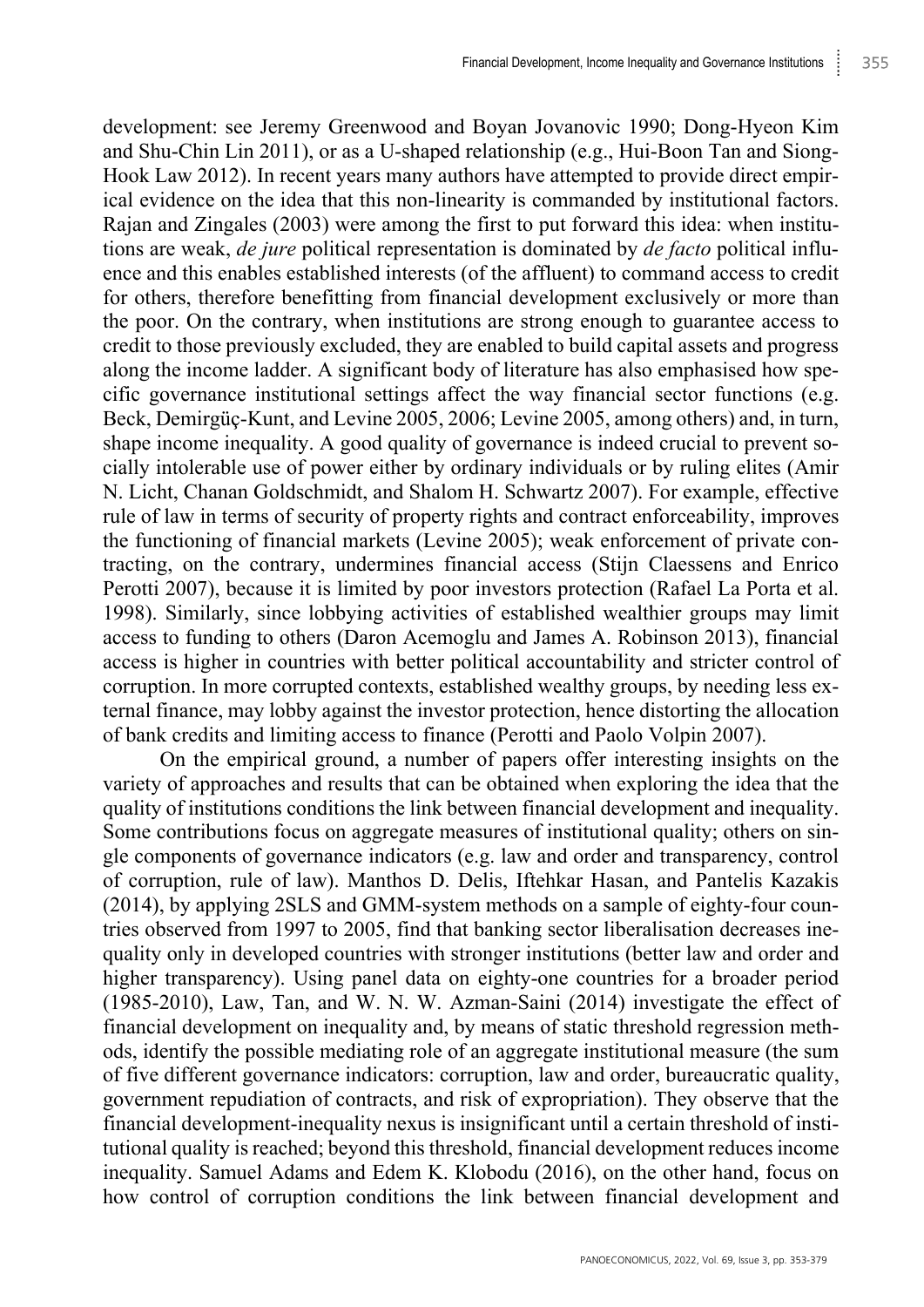inequality for twenty-one sub-Saharan African countries over the period 1985-2011. By employing the pooled mean group estimator (PMG), they find that financial development boosts inequality; however, the inclusion of an interaction terms reveals that a stricter control of corruption mitigates the pro-inequality effect of financialisation. PMG estimator is employed also by Wang Chen and Takuji Kinkyo (2016) to investigate the role of financial development on inequality for a sample of eighty-eight countries from 1961 to 2012. After having summarized, by means of principal component analysis, six governance indicators into a single measure of governance quality, they find that financial development reduces inequality by providing inclusive growth in countries with good governance. The opposite occurs in countries with poor governance. De Haan and Sturm (2017) also sum up single indicators (bureaucratic quality, corruption and rule and order) to generate one aggregate measure of the quality of economic institutions, whereas democratic accountability is employed as a proxy for political institutions. Their empirical analysis is based on a panel fixed effects model augmented with interaction terms, applied on year averages of data on 121 countries from 1975 to 2005. They find that the quality of political institutions is able to condition the link between financial liberalization and inequality, but not the one between financial development and inequality.

More recently, Yi-Bin Chiu and Chien-Chiang Lee (2019), by using unbalanced data for the years 1985-2015 for fifty-nine countries and panel smooth transition methods, analyse the non-linear effects of both financial development and country risks on income inequality. Their results suggest that financial development is pro-inequality when economic stability is low and financial and political stability is high. However, the effects are heterogeneous across income levels, since for high income countries financial development reduces inequality when economic and financial country-risk is low. Zhang and Naceur (2019), by using instrumental variable (IV) regression methods on an extensive sample of 143 countries over the period 1961-2011, provide evidence that rule of law is able to enhance the inequality-reducing effect of finance. Lastly, Kim, Joyce Hsieh, and Lin (2019) investigate the role played by democratization on the link between finance and inequality for seventy-seven countries from 1989 to 2011. A distinctive feature of their study is the distinction of financial development into the stock market and the banking components. By means of GMM methods, they find that stock market development mitigates income inequality in less democratic countries. Conversely, banking development tends to exacerbate income inequality, but higher democratization alleviates this pro-inequality effect.

Compared to this body of literature, the main distinctive feature of our study is that we address the role of six distinct types of governance indicators in shaping the financial development-inequality nexus. Chen and Kinkyo (2016) is the only study considering the same set of governance indicators (but aggregated into a single measure). In order to derive more refined policy implications, we consider crucial to dig into the specificities of single and narrower institutional dimensions. Our empirical methods (Section 2.2) also allow, compared to previous studies, addressing simultaneously various challenges posed by the data, particularly related to identification issues due to omitted variable bias and endogeneity.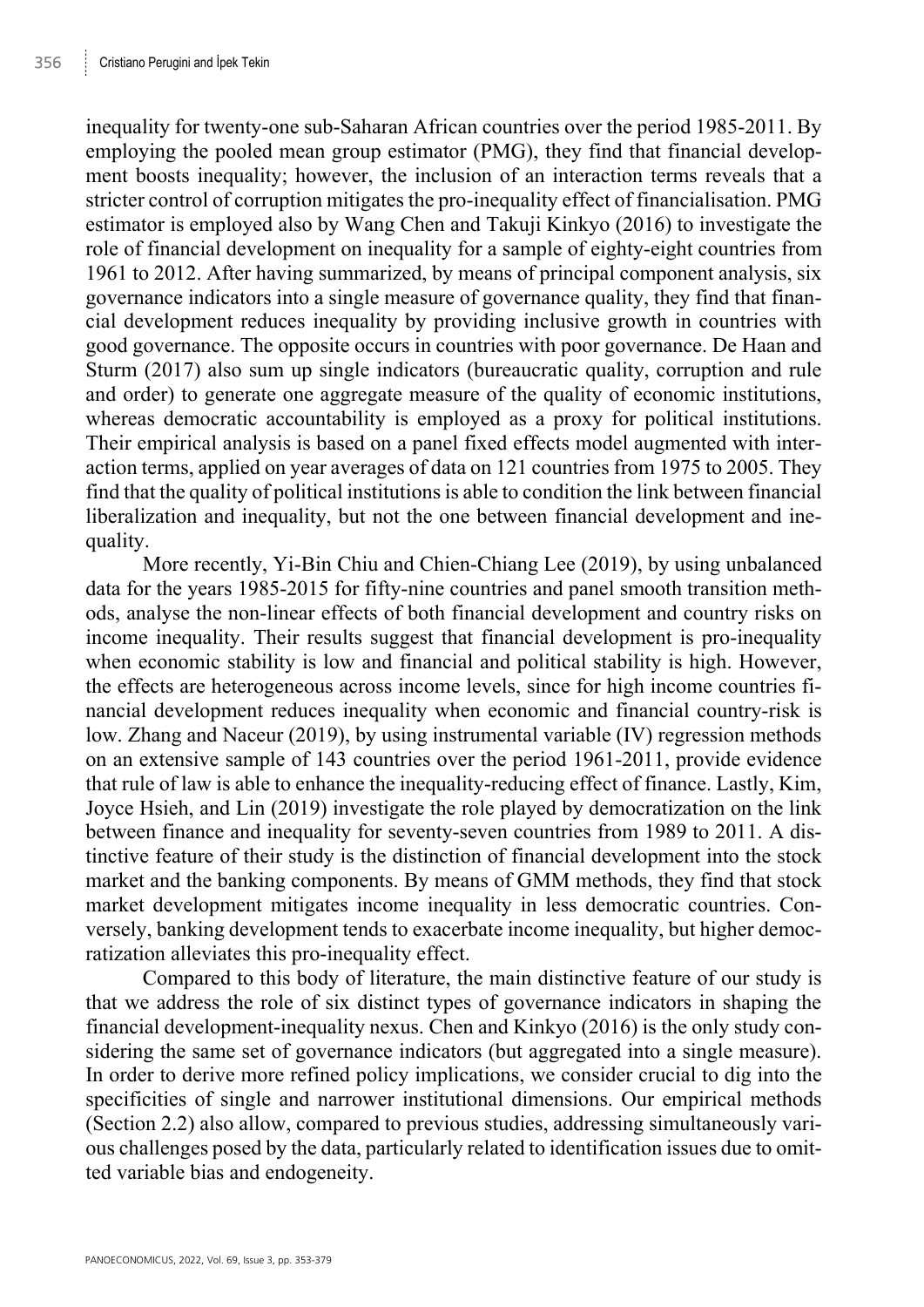## 2. Data and Methods

### 2.1 Data

The empirical analysis relies on a balanced panel dataset of 48 countries observed annually over the period 1996-2014. The list of variables used, their definition and source are provided in Table A1 in the Appendix; Table A2 reports the countries included in the sample, grouped according to the World Bank classification (lower-middle, uppermiddle and high-income countries).

Our indicator of inequality, the Gini coefficient on disposable incomes (0-100), is obtained from the Standardized World Income Inequality Database (SWIID), assembled by Frederick Solt (2009). SWIID is a combination of data by Luxembourg Income Study (LIS), University of Texas Inequality Project (UTIP) and World Top Incomes Database (WTID). Compared to other available inequality measures, it has the broadest possible coverage of countries and years; also, it guarantees high comparability of inequality statistics in terms of: (i) population covered, geography, age and employment status; (ii) the variables used as a proxy for welfare; (iii) the equivalence scale; (iii) the treatment of various other items, such as nonmonetary income and imputed rents (Solt 2016).

As for our second main variables of interest, financial development, we follow the majority of the empirical literature (see, for example, Beck, Demirgüç-Kunt, and Levine 2007; Sebastian Jauch and Sebastian Watzka 2016; De Haan and Sturm 2017, for a recent review) and use the amount of credit to the private sector relative to GDP from the World Development Indicators – WDI (World Bank 2019a)<sup>1</sup>. The measure excludes credit issued by central or development banks and also credits to public sector; it includes credit to individuals and enterprises from banks and other financial corporations (finance and leasing companies, money lenders, insurance corporations, pension funds and foreign exchange companies). Compared to alternative measures, such as bank loans to the private sector, it has the advantage of including credit provided by non deposit taking institutions, which started to play a relevant role in the last decades (Elekdag and Wu 2011).

The third key quantitative information for our work consists of the institutional governance indicators provided by the World Bank Worldwide Governance Indicators – WGI (Daniel Kaufman, Aart Kraay, and Massimo Mastruzzi 2011). The informative extent of the dataset, despite having received some critiques (e.g., Laura Langbein and Stephen Knack 2010), is largely acknowledged in economics and political sciences and its employment in academic research is widespread (see, for example, Alberto Chong and Mark Gradstein 2007; Licht, Goldschmidt, and Schwartz 2007; Edinaldo Tebaldi and Ramesh Mohan 2010; Ralph De Haas and Neeltje Van Horen 2012; Gadi Wolfsfeld, Elad Segev, and Tamir Sheafer 2013; Marcel Fratzscher, Philipp J. König, and Claudia Lambert 2016). The indicators range from -2.5 to 2.5 with higher values corresponding to better quality and report on six main domains: voice and accountability (VA), control of corruption (CC), regulatory quality (RQ), political stability and absence of violence

<sup>1</sup> **World Bank.** 2019a. World Development Indicators. https://databank.worldbank.org/source/world-development-indicators (accessed August 10, 2019).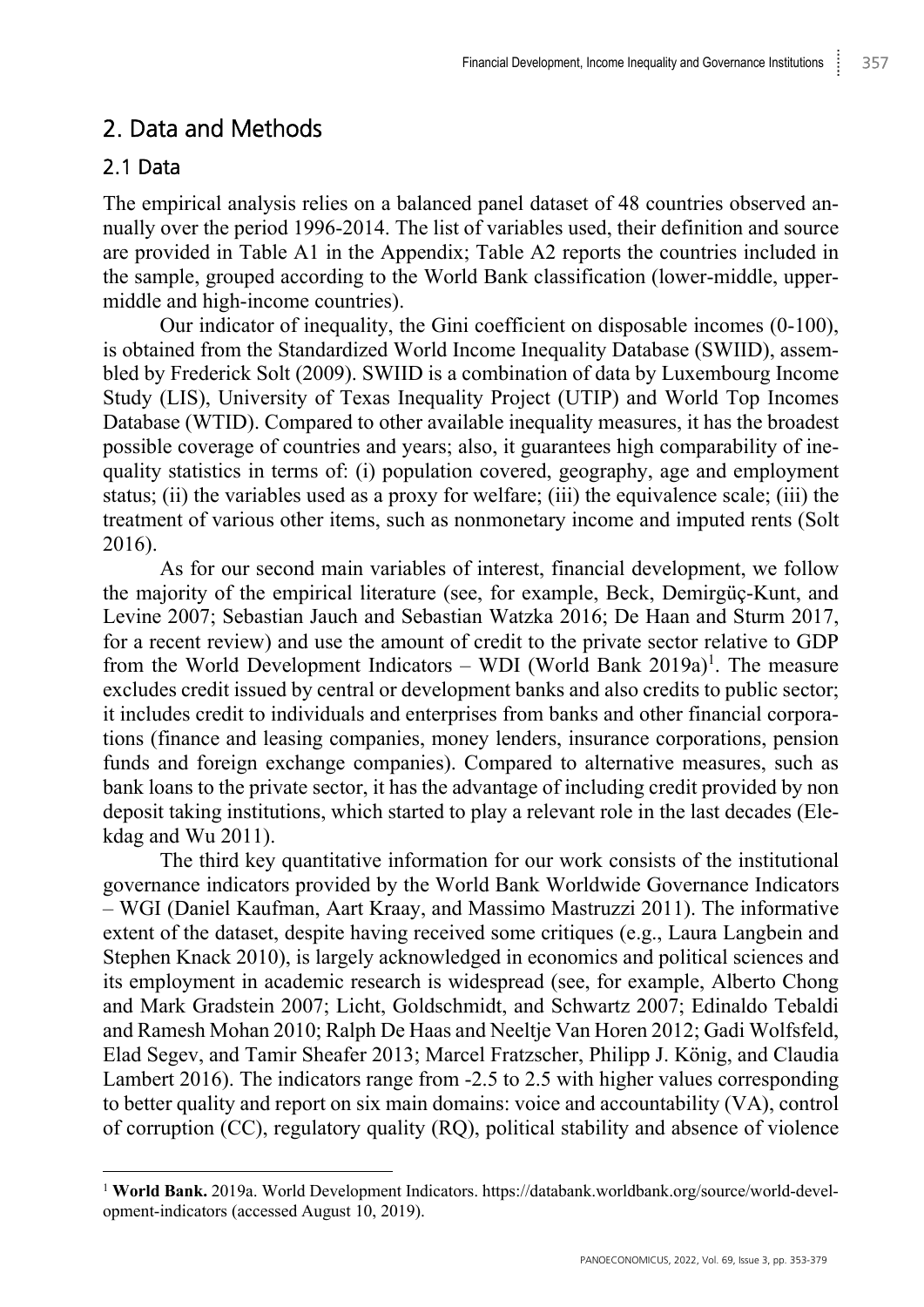(PV), government effectiveness (GE) and rule of law (RL). Following for example of Law, Tan, and Azman-Saini (2014) or Chen and Kinkyo (2016), we also compute an aggregate governance indicator (GOV) by averaging the six indicators.

Inequality is a multifaceted phenomenon and the distribution of income is the observable outcome of the effect of many interrelated economic, social and political forces. As a consequence, to correctly identify the impact of the variables of interest, the empirical model needs to minimize the probability of omitting any important explanatory variable and therefore running into biased estimates of the core parameters. To this aim, besides using fixed effects and a dynamic specification (see Section 2.2), we include an array of control variables that the literature has identified as key determinants of inequality. *Per capita* income (in log), GDP growth and the share of industrial sector on total value-added are used to capture the effects of the development level, growth and structural change (e.g., Celine Gimet and Thomas Lagoarde-Segot 2011; Kunieda, Okada, and Shibata 2014). A dummy variable (*crisis*) controls for the effects of the global crisis and is coded as one for the years 2008 to 2014 and zero for the remaining ones. Inflation (consumer price index – CPI) and government spending over GDP are included as indicators for macroeconomic stability and for the degree of state intervention *via* redistributive expenditures (as in Clarke, Xu, and Zou 2006; Kim and Lin 2011), respectively. Macroeconomic instability, particularly price instability, can be pro-inequality since the poor are less able than the rich to protect themselves from high inflation as they hold more cash rather than a variety of financial assets. If the tax and transfers system is aimed at redistributing resources towards low-income groups, a negative relationship between government spending and inequality is to be expected. On the other hand, if the rich have political strength to capture policy makers, reverse effects are likely to occur (see Clarke, Xu, and Zou 2006). Higher government spending may also correspond to an aggregate demand stimulus, often beneficial to low-wage sectors and this way creating downward pressure on inequality.

James K. Galbraith (2007) argues that within country inequality has been triggered on a big scale by macro and global forces rather than country-specific, micro effects; an extensive body of literature, based on classical and more recent trade theories has studied the effects of globalisation on income distribution, mainly due to effects on relative demand of skills (Adrian Wood 1995; Hongyi Li, Lyn Squire, and Zou 1998; Robert J. Barro 2000; David Dollar and Aart Kraay 2004; Nathalie Chusseau, Michel Dumont, and Joël Hellier 2008). As standard in the literature (see, e.g., De Haan and Sturm 2017 and the many references cited therein), we use as a proxy for globalisation a metric of trade openness – the sum of exports and imports to GDP. Following Silke Bumann and Robert Lensink (2016) and Davide Furceri and Prakash Loungani (2018), we also include among the regressors the capital account openness index constructed by Menzie D. Chinn and Hiro Ito (2008), defined as a measure of *de jure* capital openness and globalization of finance.

The effects of the race between technological change and skilled labour supply on the labour market (the so-called skilled-bias technological change hypothesis) are other factors commonly identified of possible determinants of inequality (Acemoglu 1998; Lawrence F. Katz and David H. Autor 1999; Autor, Frank Levy, and Richard J. Murnane 2003; Maarten Goos and Alan Manning 2007; Barro and Jong W. Lee 2013).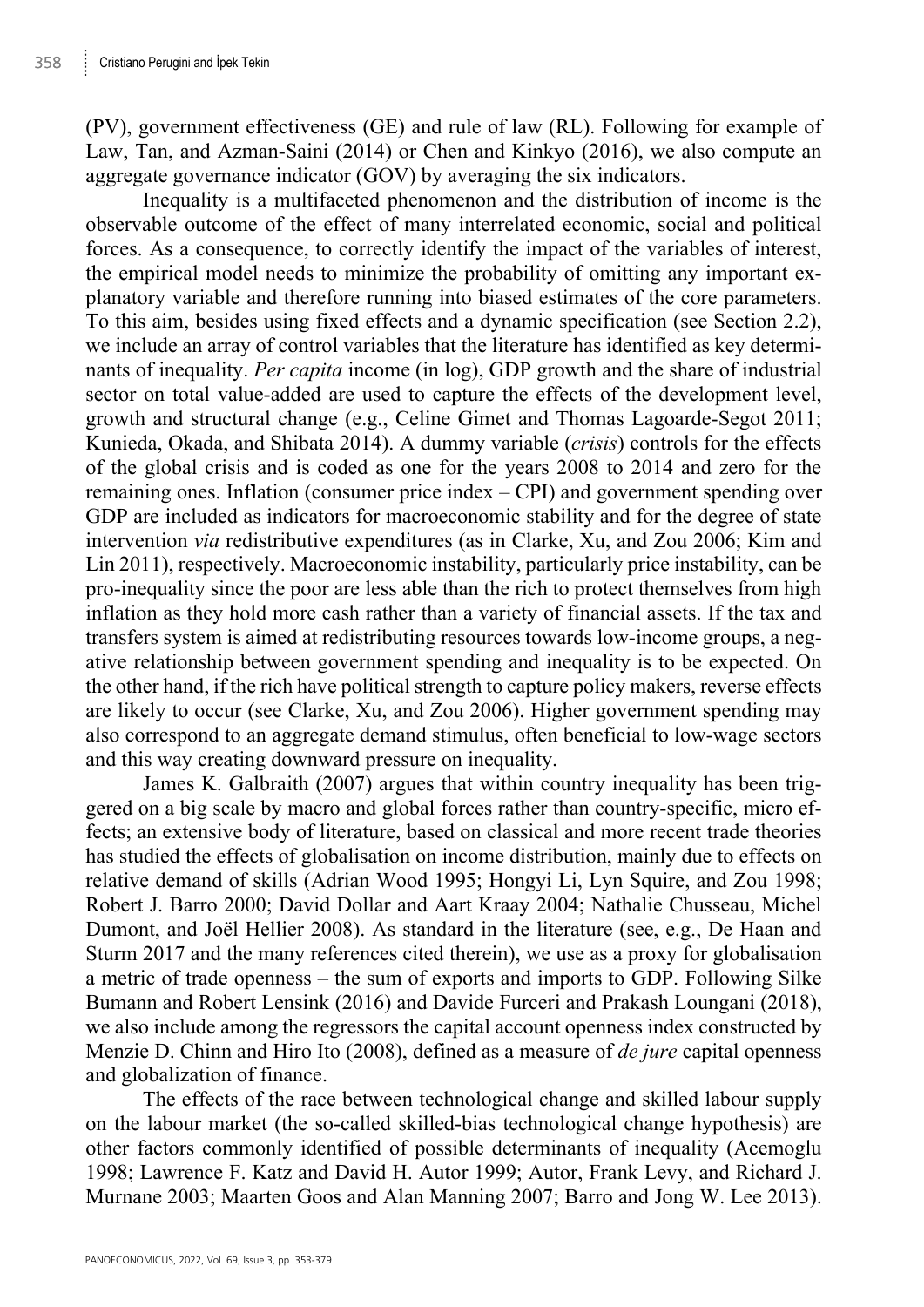To account for these drivers, we use a measure of total factor productivity (TFP) and a metric for human capital, both from the Penn World Tables. The index of human capital combines information on average years of schooling and return to education based on the indicators constructed by Barro and Lee (2013) and Daniel Cohen and Laura Leker (2014).

| Variable                                        | Mean   | Std. dev. | Min      | Max      |
|-------------------------------------------------|--------|-----------|----------|----------|
| Gini                                            | 37.189 | 9.099     | 22.246   | 54.492   |
| Private credit on GDP (cred)                    | 73.744 | 50.601    | 1.385    | 253.262  |
| (In) Income per capita (Ininc)                  | 9.488  | 1.144     | 7.197    | 11.425   |
| GDP growth (growth)                             | 2.813  | 3.575     | $-14.8$  | 16.226   |
| Capital account openness (kaopen)               | 0.715  | 0.335     | 0.000    | 1.000    |
| Trade openness (trade)                          | 79.089 | 54.097    | 15.636   | 441.604  |
| Government expenditures (govt)                  | 16.514 | 4.564     | 4.787    | 27.935   |
| Human capital (hc)                              | 2.832  | 0.493     | 1.452    | 3.734    |
| Inflation (inf)                                 | 7.659  | 36.983    | $-4.479$ | 1058.374 |
| Share of Industry on total value added (indust) | 30.223 | 6.648     | 10.693   | 57.796   |
| Total factor productivity (tfp)                 | 0.724  | 0.245     | 0.186    | 1.617    |
| <b>Institutions</b>                             |        |           |          |          |
| Voice and accountability (VA)                   | 0.576  | 0.793     | $-1.749$ | 1.801    |
| Control of corruption (CC)                      | 0.549  | 1.109     | $-1.400$ | 2.470    |
| Regulatory quality (RQ)                         | 0.644  | 0.847     | $-1.815$ | 2.233    |
| Political stability/absence of violence (PV)    | 0.215  | 0.869     | $-2.374$ | 1.760    |
| Government effectiveness (GE)                   | 0.643  | 0.969     | $-1.227$ | 2.437    |
| Rule of law (RL)                                | 0.513  | 1.022     | $-1.916$ | 2.100    |
| Governance (GOV - average of the six)           | 0.523  | 0.881     | $-1.382$ | 1.970    |
| Legal system (legalsys)                         | 6.262  | 1.776     | 1.880    | 9.620    |
| Credit market deregulation (credmark)           | 8.456  | 1.310     | 3.003    | 10.000   |
| Labour market deregulation (labormark)          | 5.491  | 1.366     | 2.29     | 9.280    |

**Table 1** Summary Statistics (48 Countries, 1996-2014)

**Source:** Own elaborations (sources of data in Table A1).

Apart from the WGI governance indicators, we consider in our empirical analysis three more strictly economic institutional dimensions: labour market (de)regulation, legal system & property rights and credit market (de)regulations, supplied by the Fraser Institute (James Gwartney et al. 2009). The first one is included as a control variable, as labour market deregulation (in the form of lower employment protection, less unionisation, more decentralised and less coordinated wage bargaining) has been shown to directly lead to greater inequality (David Card and John E. DiNardo 2002; Card, Thomas Lemieux, and W. Craig Riddell 2004; Tito Boeri and Pietro Garibaldi 2007; Daniele Checchi and Cecilia Garcia-Penalosa 2010; Cristiano Perugini and Fabrizio Pompei 2017). The remaining two metrics are used as instrumental variables in order to account for the potential endogeneity of financial development with respect to inequality (see following section).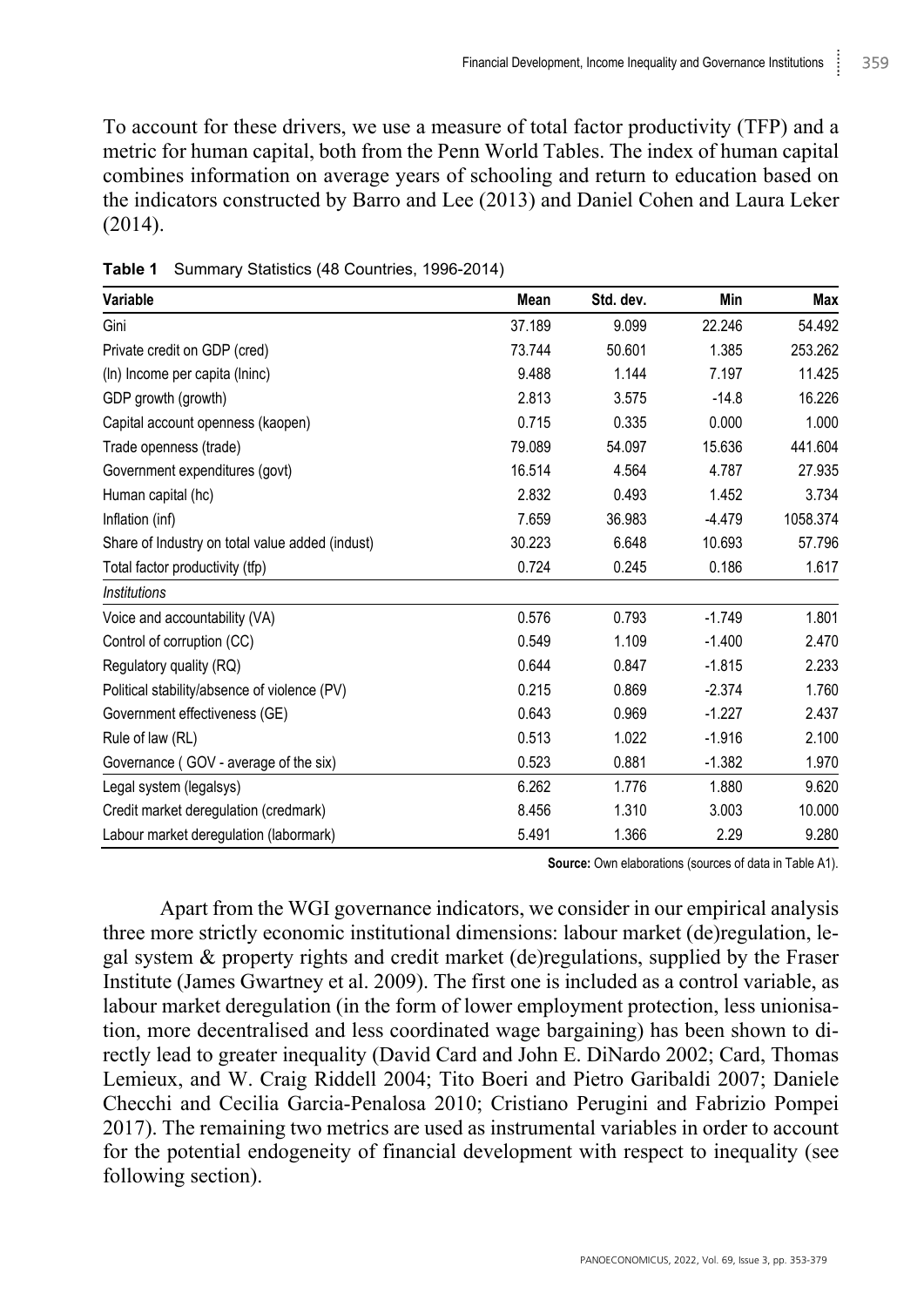#### 2.2 Empirical Models and Methods

Our empirical strategy starts from a baseline estimation of the drivers of income inequality, which includes our main variable of interest (financial development). For a correct identification we need first of all to reduce to a minimum the exposure of the model to omitted variable bias. To this aim, and at the cost of restricting the time and geographical coverage of the sample, we include in the baseline estimation all proxies for the factors affecting income inequality we were able to collect as well as the lagged level of the dependent variable. This is functional to account for fact that within country income inequality is characterized by high inertia and can be viewed as a time-persistent phenomenon (see, among others, Dilip Mookherjee and Debraj Ray 2003). We therefore consider the following baseline dynamic model:

$$
Gini_{i,t} = \alpha_i + \tau_t + \rho Gini_{i,t-1} + \beta_1 Cred_{i,t} + \beta_2 Inst_{i,t} + X_{i,t} \gamma_n + Trend_t + \varepsilon_{i,t} , \qquad (1)
$$

where subscripts *i* and *t* refer to countries and years, respectively  $(i = 1, ..., 48; t = 1996)$ . ..., 2014);  $\alpha_i$  and  $\tau_t$  are country and time specific effects and  $\varepsilon_{i,t}$  is the error term. *Cred* (private credit on GDP) is the proxy for financial development, our main variable of interest, and *Inst* is the metric describing the quality of institutions. This variable will be either the summary measure of quality of governance (GOV) or one of its six components described in Section 2.1.  $\beta_1$  and  $\beta_2$  measure the direct effect of financial development and governance quality on income inequality, respectively.  $X_{i,t}$  is the control variables matrix and  $\gamma_n$  is the vector of associated coefficients. A time trend variable is also included in order to prevent a possible spurious relation between variables driven by a common time pattern<sup>2</sup>. A major advantage of the panel approach is the inclusion of country and year specific effects, which account for unobservable or imperfectly measured drivers of income inequality across time and space.

In order to capture the mediating role of institutions on the effects that financial development produces on inequality, the model is augmented with an interaction term between *Cred* and *Inst* as follows:

$$
Gini_{i,t} = \alpha_i + \tau_t + \rho Gini_{i,t-1} + \beta_1 Cred_{i,t} + \beta_2 Inst_{i,t} + \beta_3 Cred_{i,t} \cdot Inst_{i,t} ++ X_{i,t}' \gamma_n + Trend_t + \varepsilon_{i,t}.
$$
 (2)

<sup>&</sup>lt;sup>2</sup> As a preliminary step we have run panel unit root tests for stationarity in our core variables. In view of the macroeconomic nature of our dataset, we opted for the Fischer-type test, which performs an Augmented Dickey-Fuller (ADF) unit-root test on each panel's series separately, then combine the *p*-values to obtain an overall test of whether the panel series contains a unit root. The null hypothesis being tested (using the STATA command *xtunitroot*) is that all panels contain a unit root. For a finite number of panels, the alternative is that at least one panel is stationary. As for the variable *Gini* in our dataset, all four tests rejected the null hypothesis that all the panels contain unit roots. As In Choi's (2001) simulation results suggest that the inverse normal Z statistic offers the best trade-off between size and power, we report its values here (the remaining ones are available upon request). The statistics for *Gini* amounts to -8.0636 (*p*-value 0.000) when the number of lags is set at 2 and to -7.8237 (*p*-value 0.000) with three lags. Similarly, for the financial development variable (*Cred*) the corresponding inverse normal Z statistics are -9.4947 (*p*-value: 0.000) and -10.6037 (*p*-value 0.000), respectively. The use of alternative tests, such as the Levin-Lin-Chu (LLC) which assumes that all panels share a common autoregressive parameter, equally indicate a rejection of the null hypothesis of a unit-root, for both *Gini* and *Cred* (adjusted T statistic -4.1140 [0.000] and -3.3638 [0.000], respectively).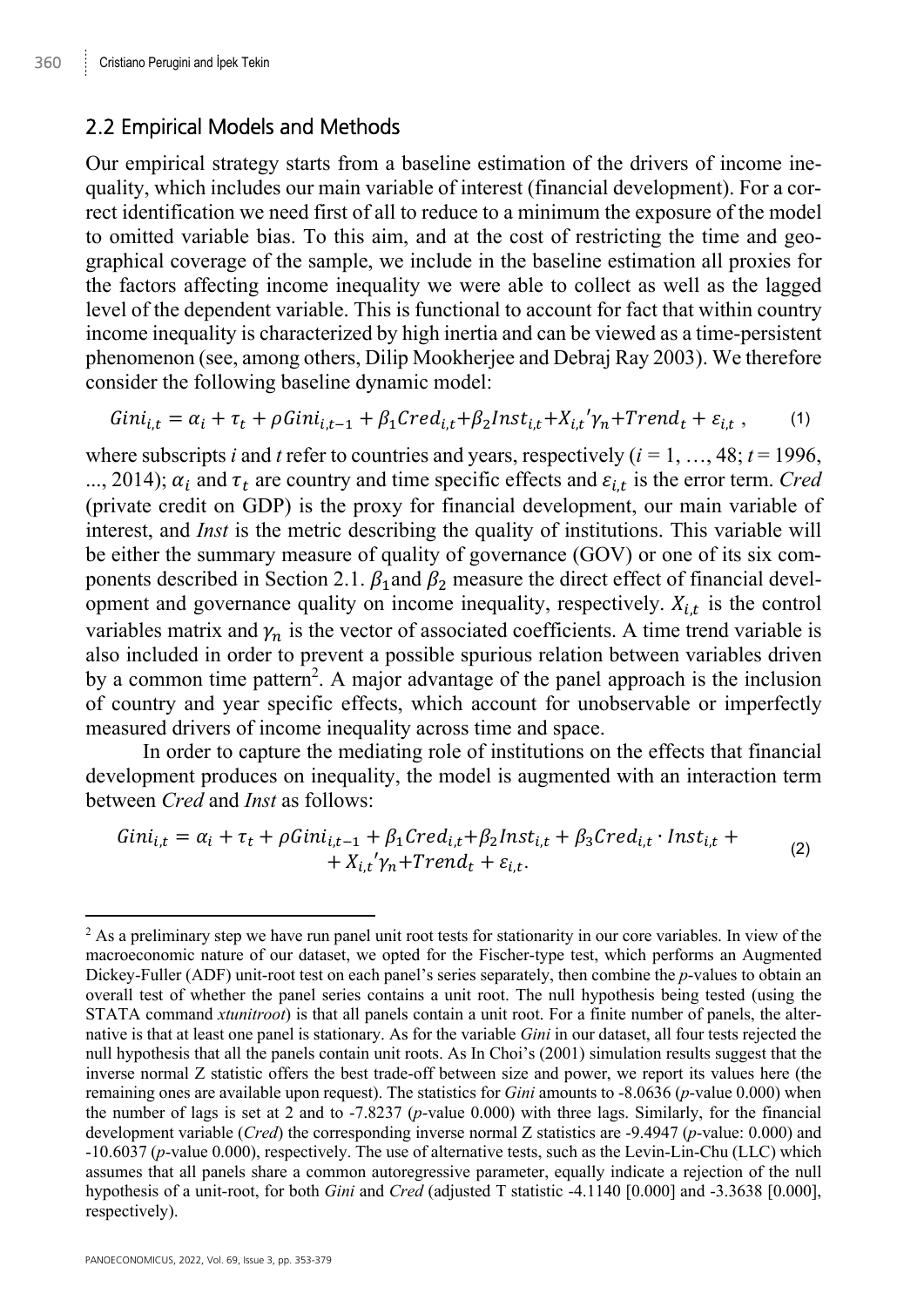While  $\beta_1$  and  $\beta_2$  measure again the direct (main) effects of financial development and the quality of institutions on inequality, respectively,  $\beta_3$  measures how institutional settings impact on the effect of financial development on inequality. The inclusion of the interaction term (as done by Adams and Klobodu 2016 and De Haan and Sturm 2017, in similar contexts) is a relatively simple and straightforward approach, as the significance and the sign of  $\beta_3$  directly indicate whether and how the effect of financial development on inequality (measured by  $\beta_1$ ) changes due to differences in institutional quality. In addition, it can be employed easily in econometric models able to account for the many challenges posed by the estimation of our model (in particular, as explained below, the presence of the lagged dependent variable and endogeneity issues). Other approaches, such as panel threshold (Bruce E. Hansen 1999) or panel smooth transition regression (Andrés González et al. 2017), offer important informative advantages but empirical models and estimation tools needed for our analysis (i.e., dynamic panel threshold model with endogeneity, as in Myung H. Seo and Yongcheol Shin 2016) are still in an early stage of development. Hence, we prefer here to use different approaches, now standard in the empirical literature, able to address satisfactorily the problems mentioned and to compare the outcomes, particularly the relationships of interest, step-bystep.

As a first pass, we estimate a static standard fixed effects model (with no lagged dependent variable as a regressor), followed by its dynamic specification; this way, we show how much not accounting for the persistence over time of inequality affects the specification of the model. However, the presence of the lagged dependent variable, due to its potential correlation with the composite error  $\alpha_i + \varepsilon_{i,t}$ , may lead to inconsistent parameter estimates also when country heterogeneity is accounted for by means of conventional fixed- or random-effects estimators (Badi H. Baltagi 2001). This is due to the so-called dynamic panel bias – although if *T* (the time dimension) is sufficiently large, as in our case, this becomes insignificant. Under such circumstances, a standard straightforward fixed-effects estimator can be employed (David Roodman 2009). Yet, this approach fails to address the problems of endogeneity due to potential reverse causality, which is a crucial issue here. Our interest lies indeed in correctly identifying the effect of financial development on inequality and a large body of literature (reviewed, for example in Perugini, Jens Hölscher, and Simon Collie 2016) has emphasised that income inequality might be one of the drivers of the expansion of credit, through various channels. Similarly, inequality can contribute shaping various types of institutional settings (see William Easterly 2001; Philip Keefer and Knack 2002; Chong and Gradstein 2007). Despite other regressors are at risk of endogeneity too, given the purpose of the paper we focus on the treatment of the potential endogeneity of the variable (*Cred*) and of the institutional indicators, using two different approaches. The first relies on a fixed effect instrumental variable estimator based on the Lars P. Hansen (1982) original Generalized Methods of Moments (GMM), which allows the instrumentation of variables at risk of endogeneity, as well as providing standard errors robust to heteroskedasticity and autocorrelation. As instruments, we use a mix of internal (lagged levels of *Cred*) and external variables. Standard (Hansen) tests of overidentifying restrictions, reported in the relevant tables, indicate the validity of instruments. Based on the available literature, as external instruments we use information related to the general legal setting and to the credit market institutional environment. An extensive literature points out that legal systems with better enforcement of property rights and protection of legal rights of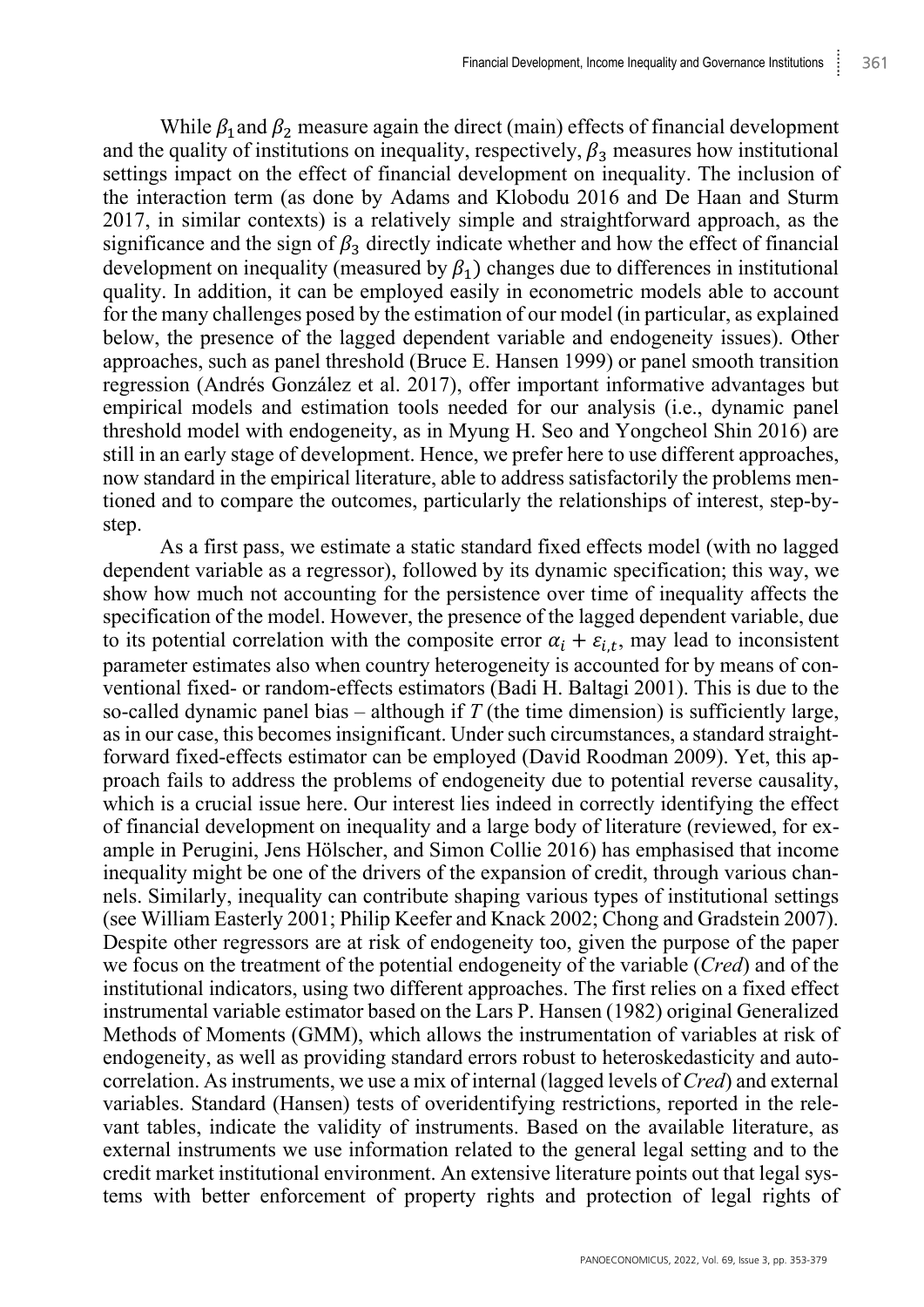investors promote financial development (see La Porta et al. 1998, 2000; Beck and Levine 2008; Kim and Lin 2011). Similarly, financial liberalisation is normally, although not necessarily (Luuk Elkhuizen et al. 2018), correlated to financial development (Chinn and Ito 2006; Michael D. Bordo and Christopher Meissner 2012). We use here two indicators available in the Economic Freedom of the World (EFW) database (see Table A1), which range from 0 to 10 in ascending order of progress/deregulation. The first one (*legalsys*) is defined as Legal System and Property Rights and summarizes information on the soundness of the legal system with reference to: judicial independence, impartial courts, protection of property rights, military interference in rule of law and politics, integrity of the legal system, legal enforcement of contracts, regulatory restrictions on the sale of real property, reliability of policy and business costs of crime. This variable, compared to other widely used ones (such as legal origins, see La Porta et al. 1997), has the advantage of varying over time, therefore accounting for developments in the field across the period considered (see John Armour et al. 2009), besides being of a less problematic use in a panel data setting. The second indicator (*credmark*) is the credit market (de)regulation index, widely used in the existing empirical literature (e.g., John W. Dawson 2006; Domenico Giannone, Michele Lenza, and Lucrezia Reichlin 2011; Petar Stankov 2012) and summarizes four dimensions of liberalisation related to: (i) ownership of banks; (ii) foreign bank competition; (iii) private sector credit; (iv) interest rate controls/negative interest rates.

As a check for the robustness of the results obtained we also approach the endogeneity issue using the System GMM estimation techniques (Manuel Arellano and Olympia Bover 1995; Richard Blundell and Stephen Bond 1998). The GMM-sys estimator employs as instruments the lagged values of the endogenous explanatory variables. Variables in levels are instrumented with lagged first differences; then, in order to consider these additional moments as valid instruments for levels, it is require the identifying assumption that past changes of the explanatory variables are uncorrelated with current errors in levels, which include fixed effects (Roodman 2009). The validity of the moment conditions can be verified by means of the test of overidentifying restrictions proposed by Denis J. Sargan (1958) and Hansen (1982) and by testing the null hypothesis of no second order serial correlation in the error term. The GMM-Sys estimator has the advantage of allowing instrumentation of endogenous variables with internal lags but it is designed for large *N* small *T* panels to deal efficiently with dynamic panel bias. Its employment to dataset like ours (in which the time dimension is relatively large) may cause a natural proliferation of the number of instruments (Clive G. Bowsher 2002; Roodman 2009). However, system GMM estimation allows some flexibility by means of several specification choices. In particular, given the structure of our panel, we use the one-step estimator and correct the standard errors to account for small-sample bias and heteroskedasticity, by applying the Huber and White robust variance estimator. Furthermore, to address the problem of instrument proliferation, we use a combined strategy obtained by collapsing instruments (i.e., creating one instrument for each variable and lag distance only, with zero substituted for any missing values) and restricting the number of lags used as instruments.

### 3. Results

Table 2 reports the results of the estimations for our baseline empirical model (Equation (1)) that includes, among the drivers of income inequality, the aggregate measure of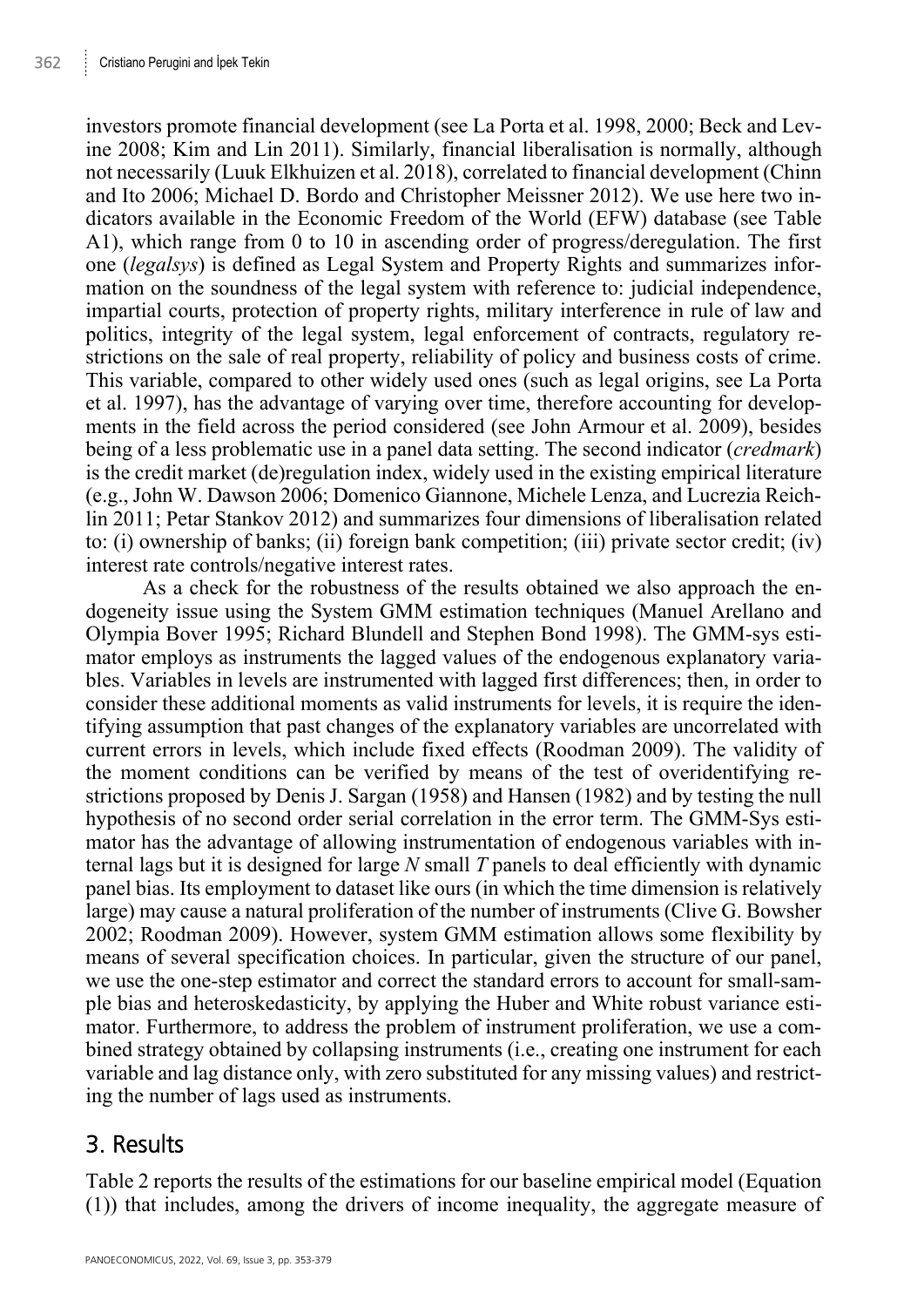governance quality (GOV). The first column illustrates the outcomes of standard static fixed effect estimation; in the second one, the lagged dependent variable is added to the set of regressors. Its significance and positive coefficient indicate that inequality is a persisting feature of economic systems. Along with the sharp increase in the explanatory power of the model, this evidence indicates that a static approach would expose the model to severe omitted variable bias issues, which would seriously undermine statistical inference. For these reasons, and different from the existing literature that neglects such aspects (e.g., Law, Tan, and Azman-Saini 2014), we opt for a dynamic specification throughout our empirical analysis. Column 3 in Table 2 displays the results obtained with the Hansen GMM estimator described in Section 2.2, which is able to address issues related to the dynamic panel bias and to potential endogeneity of the regressors of main interest here (*cred* and *GOV*). The tests at the bottom of the Table indicate that the variables hypothesised as endogenous must indeed be treated as such and that the instruments used in the first stage (their first lags and variables related to the legal system – *legalsys* – and the regulation of the credit market – *credmark*) are valid. Outcomes of the robustness check implemented by means of the GMM-sys estimators are reported in Table A3 in the Appendix.

With reference to the variables used as controls, Table 2 shows a remarkable stability of the outcomes obtained with different estimators; the signs of the coefficients, where significant, are generally consistent with the existing literature and our expectations. The level of development (approximated by the log of *per capita* GDP) is linearly associated to lower inequality (its squared term always turned out being not significant and originating multicollinearity issues, it is therefore not included in the model). Similarly, growth is pro-poor. Variables measuring the degree of globalisation (trade and capital account openness) are not significant, whereas a stronger role of the state is associated to lower inequality. A higher endowment of human capital seems able to reduce income disparities, consistent with the idea that larger shares of highly educated workers reduce the dimension of inequality related to wage differences across education groups. Similarly, a larger share of the industrial sector on total value added is associated to lower inequality; this is consistent with the evidence that wage inequality in the secondary sector (manufacturing in particular) is normally lower than in services or agriculture due, among other things, to a stronger role of unions and more pervasive wage setting institutions (higher wage coordination and centralisation). The variable describing labour market institutional settings explicitly accounts for such aspects and suggests that more deregulated labour markets are conducive to higher inequality, allegedly due to wider wage gaps between different labour market segments. The dummy variable controlling for global crisis has a negative, significant coefficient. Although seemingly counterintuitive, this outcome is not entirely new, as some empirical studies have highlighted how in some contexts a crisis does not necessarily translate into higher inequality. For example, Paul De Beer (2012) found that in roughly half the EU member states inequality declined and poverty rates dropped with the 2008-2010 crisis. Similarly, the World Bank (2016) showed, again with reference to the most recent global crisis, that between 2008 and 2013, the number of countries experiencing declining inequality was twice the number exhibiting widening inequality. Other influential contributions found little or no effects of the crisis on household income inequality, mainly due to stabilization measures and protection guaranteed by tax and benefit systems. On the contrary, the austerity measures that followed produced much greater changes in the income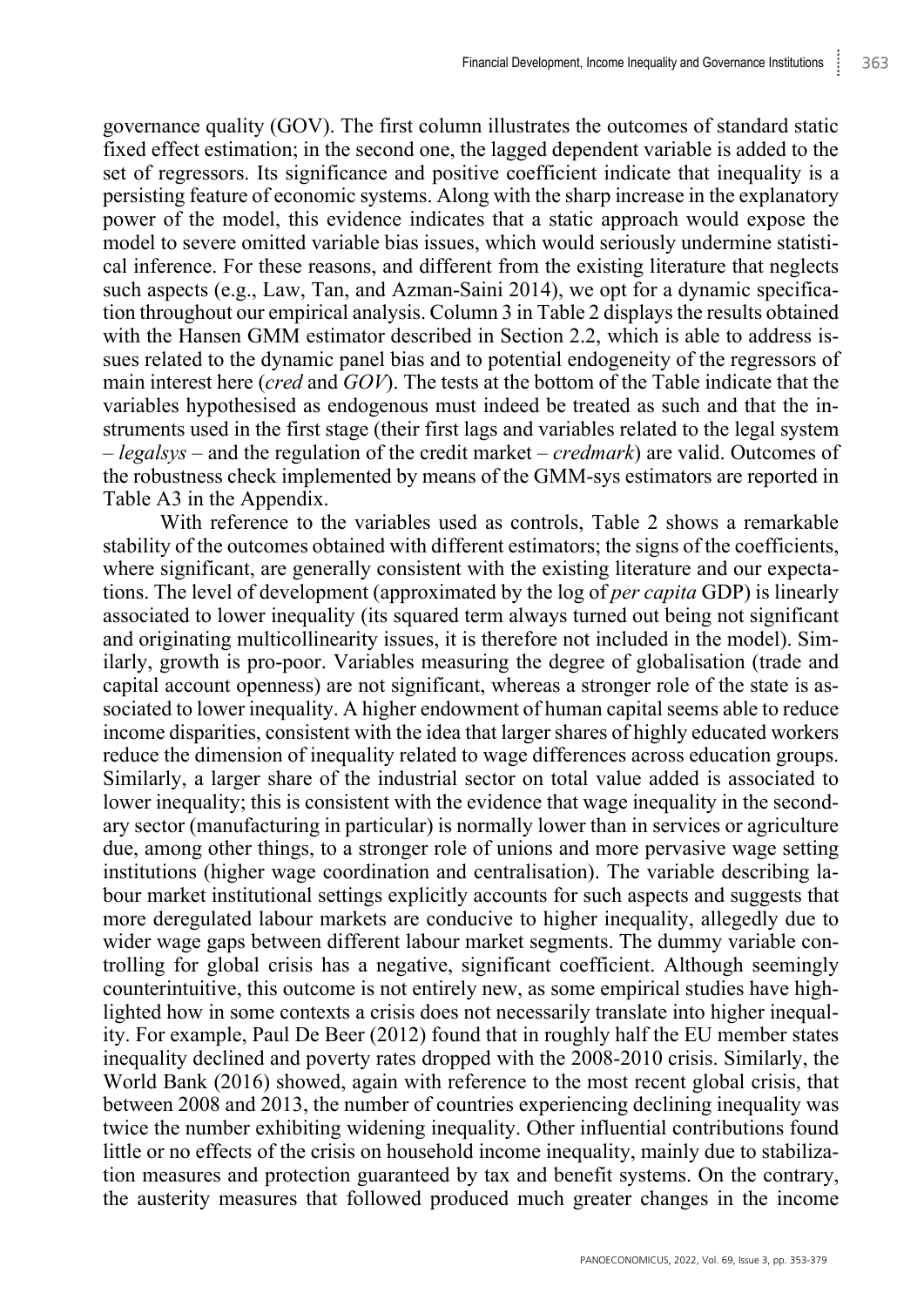structure (Stephen P. Jenkins et al. 2013). The time trend variable is not statistically significant, indicating that a possible linear trend in the dependent variable is probably already captured by the time fixed effects.

| Variables                          | (1)                  | (2)                   | (3)                   |
|------------------------------------|----------------------|-----------------------|-----------------------|
|                                    | FE                   | FE, lagged Gini       | IV (GMM)              |
| L.gini                             |                      | $0.948***$<br>(0.009) | $0.947***$<br>(0.010) |
| cred                               | 0.004                | $0.003***$            | $0.004***$            |
|                                    | (0.003)              | (0.001)               | (0.001)               |
| INST (GOV)                         | $-0.541$             | $0.249**$             | $0.401***$            |
|                                    | (0.423)              | (0.112)               | (0.147)               |
| Ininc                              | 1.662***             | $-0.390***$           | $-0.445***$           |
|                                    | (0.554)              | (0.147)               | (0.157)               |
| growth                             | $-0.032**$           | $-0.009**$            | $-0.008*$             |
|                                    | (0.016)              | (0.004)               | (0.005)               |
| kaopen                             | $1.501***$           | 0.013                 | $-0.024$              |
|                                    | (0.297)              | (0.079)               | (0.089)               |
| trade                              | $0.018***$           | 0.001                 | 0.001                 |
|                                    | (0.004)              | (0.001)               | (0.001)               |
| govt                               | $-0.063*$            | $-0.028***$           | $-0.027***$           |
|                                    | (0.037)              | (0.010)               | (0.010)               |
| hc                                 | $-4.921***$          | $-0.428*$             | $-0.418**$            |
|                                    | (0.857)              | (0.227)               | (0.195)               |
| inf                                | 0.000                | $-0.000$              | $-0.000*$             |
|                                    | (0.001)              | (0.000)               | (0.000)               |
| indust                             | $-0.155***$          | $-0.035***$           | $-0.033***$           |
|                                    | (0.022)              | (0.006)               | (0.006)               |
| tfp                                | $-3.477***$          | $-0.173$              | $-0.192$              |
|                                    | (0.777)              | (0.210)               | (0.197)               |
| labormark                          | $0.374***$           | $0.092***$            | $0.083***$            |
|                                    | (0.079)              | (0.021)               | (0.020)               |
| crisis                             | $-0.909***$          | $-0.121***$           | $-0.128***$           |
|                                    | (0.174)              | (0.046)               | (0.045)               |
| trend                              | $-0.014$             | $-0.009$              | $-0.006$              |
|                                    | (0.029)              | (0.008)               | (0.007)               |
| constant                           | 39.603***<br>(5.448) | 7.705***<br>(1.487)   |                       |
| Observations                       | 912                  | 864                   | 864                   |
| R-squared                          | 0.305                | 0.956                 | 0.956                 |
| Adj. R-squared                     | 0.255                | 0.953                 | 0.953                 |
| F-test                             | 26.62                | 1173.00               | 916.8                 |
| Underid. (Kleibergen_Paap) LM stat |                      |                       | 190.000<br>[0.000]    |
| Weak id. (Kleibergen_Paap) F stat  |                      |                       | 497.900               |
| Hansen J stat                      |                      |                       | 2.352<br>[0.125]      |
| Endog. chi2 stat                   |                      |                       | 10.690<br>[0.005]     |

**Table 2** Inequality and Financial Development, Baseline Model (48 Countries, 1996-2014)

**Notes:** Robust standard errors in round parentheses; *p*-values in squared parentheses; year effects included; \*\*\* *p* < 0.01, \*\* *p*  $< 0.05, * p < 0.1$ 

**Source:** Authors' calculations.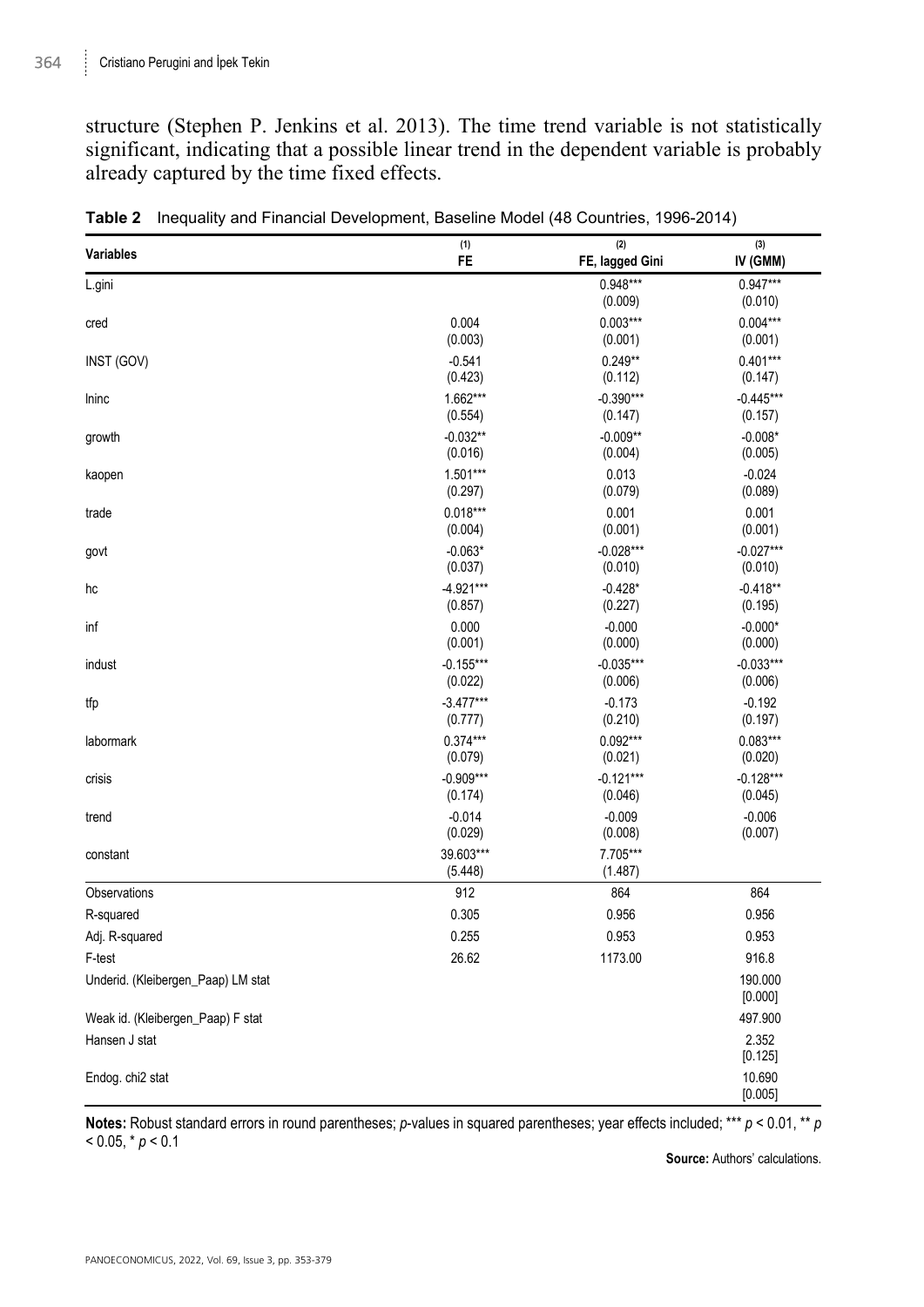As regards the focus of the paper, results in Table 2 place our work on the side of the literature maintaining that financial development increases income inequality (Gimet and Lagoarde-Segot 2011; Jaumotte, Lall, and Papageorgiou 2013; De Haan and Sturm 2017; Chiu and Lee 2019), as the coefficient of *cred* (private credit on GDP) always turns out positive and significant<sup>3</sup>. The sign of the aggregate governance indicator (GOV) has a positive sign, indicating that a progress in institutional quality is associated to higher inequality. However, this effect is due to some specific dimensions of political governance. This is confirmed by the evidence presented in the following Tables 3 and A3 in the Appendix, in which we also augment the model with the interaction between financial development and governance indicators.

In Table 3 we present the instrumental variable estimates of the empirical model augmented with the interaction term (Equation (2)), carried out by means of the Hansen GMM method. We now treat as potentially endogenous variables, besides *cred* and the institutional variables, also their interactions, using again as instruments their first lags, *legalsys* and *credmark*. The tests at the bottom of the Table confirm the validity of the instruments used in the first stage. The first column of Table 3, besides confirming all results of Table 2, shows that the inequality-enhancing effect of financial development (i.e., the positive and significant sign of *cred*) is mitigated by better quality political governance (negative and significant sign of the interaction term). This evidence corroborates the idea that the magnitude of the effects of financial deepening on income distribution depend on the way the institutional setting affects its functioning and accessibility (Rajan and Zingales 2003). However, the aggregate indicator is too general and in columns 2 to 7 we replicate the model using single dimensions of governance. Results indicate that only some specific domains of governance are able to affect the impact of financial development on inequality. Voice and accountability (VA), as well as government effectiveness (GE) do not play any role; this is probably due to the fact that such dimensions pertain more strictly, respectively, to the political sphere (ability to participate in selecting the government, freedom of expression and association, a free media) or to the quality of services provided by the state (independence of the civil service, quality of policy formulation and implementation). As such, their link to the financial system is probably too weak to let them emerge as conditioning factors. Conversely, the remaining four governance indicators play a mitigating role on the inequality-increasing impact of financial development. Control of corruption (CC), in particular, captures the extent to which the State is able to limit public power being exercised for private gain, including various forms of corruption and "capture" of the state by elites and private interests. The coefficient of the interaction term (see column 3 of Table 3) is negative and significant, indicating that better control of corruption (i.e., a higher value of CC) weakens the pro-inequality effect of financial development. This suggests that when the political system is more vulnerable to the influence of elites (low CC) the pro-inequality effect of financialisation is magnified. This evidence is consistent with some influential literature on the interactions between the power of elites and inequality. In particular

<sup>&</sup>lt;sup>3</sup> The same outcome holds if we split the sample into two subsamples that include lower-middle and uppermiddle income countries on one side (21 countries) and high income on the other (27 countries), based on the World Bank classification described in Table A2 in the Appendix. Results, not reported here but available upon request, indicate that financial development plays a statistically significant pro-inequality effect in both samples, but its magnitude is larger for middle income countries (coefficient of *cred* is 0.008) compared to high-income countries  $(0.002)$ .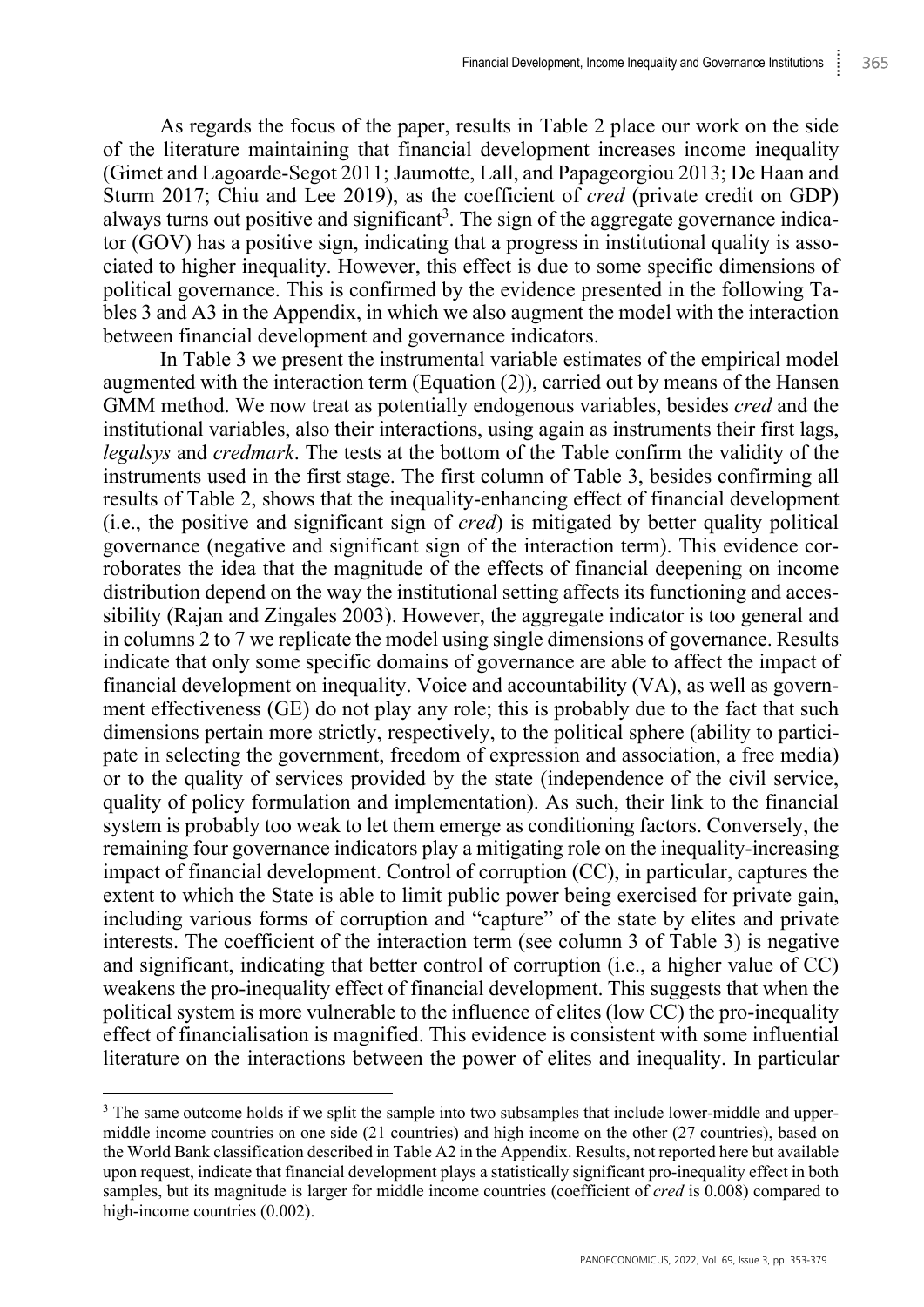Acemoglu (2011), with reference to the origins of the global crisis, suggests that a similar mechanism might be in place exactly with reference to the development of the financial sector. Citing evidence from Martin Gilens (2005) and Larry M. Bartels (2008), he argues that the policies over the last decades were in fact more closely aligned to the preferences of a minority of high-income voters. Particularly, politicians implemented financial deregulation measures favouring influential high-income constituents (many of whom worked in, or directly benefited from, the financial sector). Paul Krugman (2012) puts forward a similar argument, maintaining that agents at the top of the distribution are able to exert political influence to promote policies of financial deregulation in the pursuit of their personal interest.

The governance indicator of regulatory quality (RQ) is related to perceptions of the ability of the government to formulate and implement sound policies and regulations that permit and promote private sector development. This is the dimension of governance more strictly and directly related to rules and policies favouring the functioning of a full market economy such as competition policies, absence of price controls, low burden of government regulations, investment and financial freedom. It is therefore not surprising that the main effect of the indicator RQ in column 4 is positive and significant (and is one of the main drivers of the same sign of GOV in column 1); higher inequality is a feature inherent to liberal market economic systems where, due to higher decentralisation, free market forces shape incentives, bargaining power and outcomes (see, for example, Gosta Esping-Andersen 1990; Peter A. Hall and David Soskice 2001; Bruno Amable 2003; and more in general the literature dealing with the possible variety of capitalistic forms). In such contexts, it is possible that a more developed financial system is capable of providing resources and opportunities to a larger number of individuals, including those at the bottom of the distribution. Such inclusiveness, coupled with the efficiency of the financial sector in selecting good and long-term investment projects, might explain the weaker pro-inequality effect of financial development in contexts of better regulatory quality, as suggested by the negative sign of the interaction term in column 4.

The last two dimensions able to mitigate the inequality-enhancing effect of financial development pertain to political stability (PV) and rule of law (RL). The first one measures the perception of the likelihood of political instability, violence and terrorism; this is a rather general indicator of, among other things, the perception about security of property rights. The second is more directly focused on the aspects of interest here, being a measure of the perception of the extent to which agents have confidence in and abide by the rules of society (likelihood of crime and violence), and in particular the quality of contract enforcement, property rights and of arrangements aimed at administering justice (police and courts). Both indicators are therefore related to the level of perceived uncertainty, but the second one is more narrowly referred to the economic sphere. Their mitigating role on the pro-inequality effects of financial development might be explained by the fact that in conditions of lower uncertainty investment plans tend to be channelled into long-term projects (like accumulation of physical and human capital) able to guarantee stable returns in the future. When credit access is large enough to reach the worse-off segments of the population, this might trigger a convergence of incomes able to lead to a more equitable distribution (see also Cyn-Young Park and Rogelio Mercado 2018, on a similar mechanism linking better rule of law, financial inclusiveness and lower inequality). The positive and significant sign of the main effect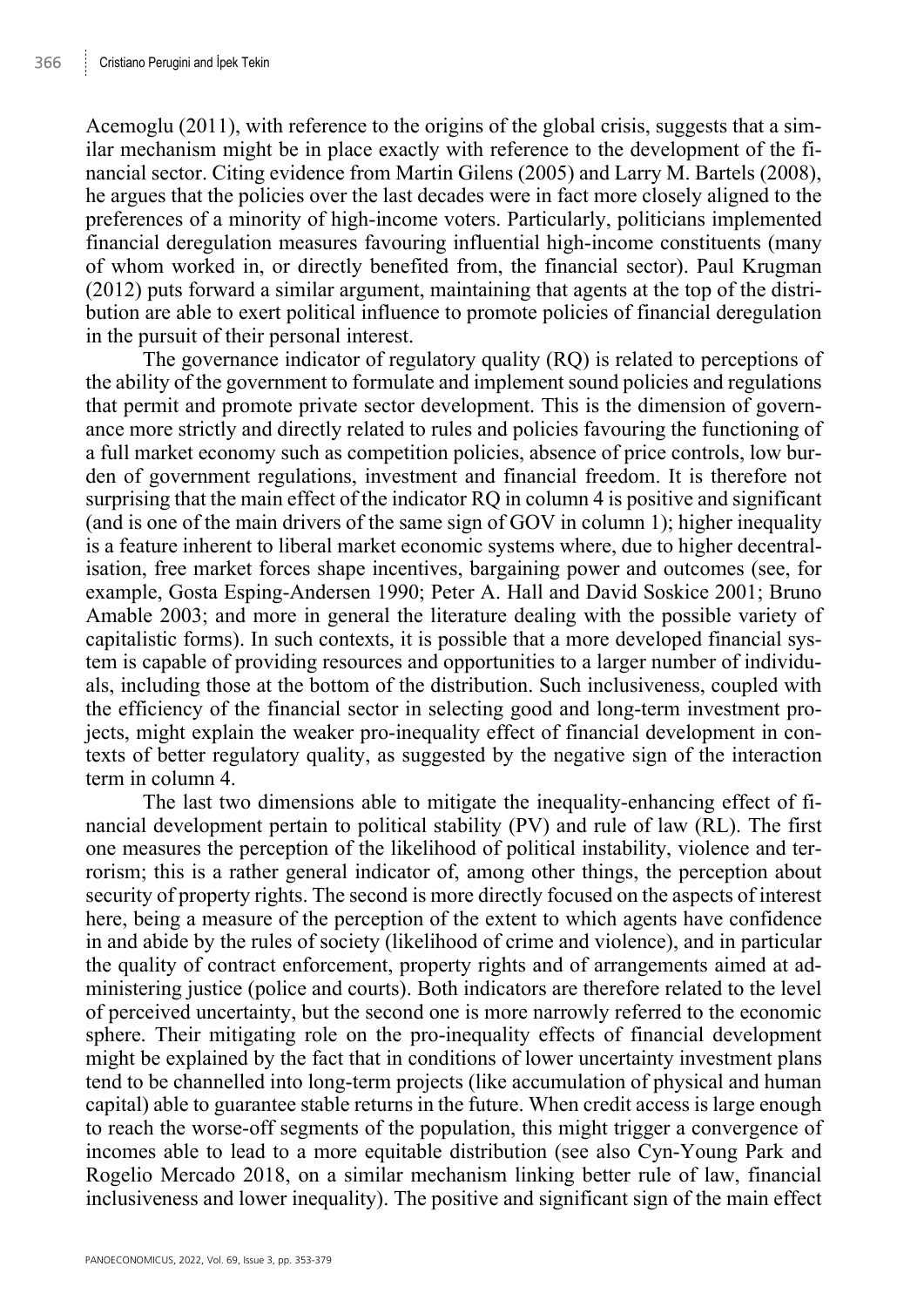of RL might again be related to the fact that institutional settings able to reduce transaction costs address the economic systems towards increasingly decentralised, marketbased models, inherently characterised by higher disparities.

| Variables                    | (1)<br>GOV  | (2)<br><b>VA</b> | $(3)$<br>CC | (4)<br>RQ   | $\overset{(5)}{\text{PV}}$ | (6)<br>GЕ   | (7)<br>RL   |
|------------------------------|-------------|------------------|-------------|-------------|----------------------------|-------------|-------------|
| L.gini                       | $0.953***$  | $0.945***$       | $0.948***$  | $0.943***$  | $0.950***$                 | $0.948***$  | $0.948***$  |
|                              | (0.010)     | (0.010)          | (0.010)     | (0.010)     | (0.010)                    | (0.010)     | (0.010)     |
| cred                         | $0.007***$  | $0.005***$       | $0.006***$  | $0.007***$  | $0.005***$                 | $0.004*$    | $0.006***$  |
|                              | (0.001)     | (0.002)          | (0.001)     | (0.001)     | (0.001)                    | (0.002)     | (0.001)     |
| <b>INST</b>                  | $0.571***$  | $-0.009$         | 0.055       | $0.717***$  | 0.110                      | $-0.281$    | $0.607***$  |
|                              | (0.163)     | (0.125)          | (0.123)     | (0.107)     | (0.099)                    | (0.352)     | (0.131)     |
| cred*INST                    | $-0.003***$ | $-0.001$         | $-0.002***$ | $-0.003***$ | $-0.003***$                | $-0.000$    | $-0.002***$ |
|                              | (0.001)     | (0.001)          | (0.001)     | (0.001)     | (0.001)                    | (0.001)     | (0.001)     |
| Ininc                        | $-0.607***$ | $-0.398**$       | $-0.428***$ | $-0.748***$ | $-0.455***$                | $-0.273$    | $-0.619***$ |
|                              | (0.162)     | (0.168)          | (0.162)     | (0.159)     | (0.158)                    | (0.226)     | (0.159)     |
| growth                       | $-0.007$    | $-0.006$         | $-0.005$    | $-0.006$    | $-0.006$                   | $-0.005$    | $-0.006$    |
|                              | (0.005)     | (0.005)          | (0.005)     | (0.004)     | (0.005)                    | (0.005)     | (0.004)     |
| kaopen                       | $-0.065$    | 0.057            | 0.020       | $-0.139$    | 0.060                      | 0.109       | $-0.072$    |
|                              | (0.089)     | (0.086)          | (0.085)     | (0.086)     | (0.086)                    | (0.107)     | (0.085)     |
| trade                        | 0.001       | 0.001            | 0.001       | 0.002       | 0.001                      | 0.001       | 0.001       |
|                              | (0.001)     | (0.001)          | (0.001)     | (0.001)     | (0.001)                    | (0.001)     | (0.001)     |
| govt                         | $-0.024**$  | $-0.027***$      | $-0.024**$  | $-0.019*$   | $-0.030***$                | $-0.028**$  | $-0.022**$  |
|                              | (0.010)     | (0.010)          | (0.010)     | (0.010)     | (0.010)                    | (0.011)     | (0.010)     |
| hc                           | $-0.362*$   | $-0.484**$       | $-0.453**$  | $-0.333*$   | $-0.368*$                  | $-0.417**$  | $-0.418**$  |
|                              | (0.198)     | (0.199)          | (0.200)     | (0.197)     | (0.201)                    | (0.200)     | (0.194)     |
| inf                          | $-0.000$    | $-0.000**$       | $-0.000$    | 0.000       | $-0.000**$                 | $-0.000*$   | $-0.000$    |
|                              | (0.000)     | (0.000)          | (0.000)     | (0.000)     | (0.000)                    | (0.000)     | (0.000)     |
| indust                       | $-0.028***$ | $-0.035***$      | $-0.034***$ | $-0.023***$ | $-0.032***$                | $-0.038***$ | $-0.023***$ |
|                              | (0.006)     | (0.006)          | (0.006)     | (0.006)     | (0.006)                    | (0.009)     | (0.006)     |
| tfp                          | $-0.202$    | $-0.127$         | $-0.145$    | $-0.148$    | $-0.095$                   | $-0.026$    | $-0.188$    |
|                              | (0.197)     | (0.192)          | (0.194)     | (0.190)     | (0.199)                    | (0.213)     | (0.194)     |
| labormark                    | $0.087***$  | $0.100***$       | $0.101***$  | $0.058***$  | $0.091***$                 | $0.102***$  | $0.078***$  |
|                              | (0.020)     | (0.020)          | (0.020)     | (0.020)     | (0.020)                    | (0.020)     | (0.020)     |
| crisis                       | $-0.139***$ | $-0.115***$      | $-0.119***$ | $-0.165***$ | $-0.103**$                 | $-0.093*$   | $-0.139***$ |
|                              | (0.045)     | (0.044)          | (0.044)     | (0.043)     | (0.046)                    | (0.049)     | (0.043)     |
| Trend                        | $-0.003$    | $-0.012*$        | $-0.012*$   | 0.005       | $-0.014*$                  | $-0.018**$  | $-0.001$    |
|                              | (0.007)     | (0.007)          | (0.007)     | (0.006)     | (0.007)                    | (0.008)     | (0.007)     |
| Observations                 | 864         | 864              | 864         | 864         | 864                        | 864         | 864         |
| R-squared                    | 0.957       | 0.956            | 0.957       | 0.959       | 0.956                      | 0.955       | 0.958       |
| F-test                       | 885.5       | 867              | 854.2       | 867.4       | 852.5                      | 808.6       | 884.7       |
| Adj. R-squared               | 0.954       | 0.953            | 0.953       | 0.956       | 0.953                      | 0.951       | 0.954       |
| Underid. (Kl.Paap) LM        | 208.1       | 148.8            | 200.6       | 195.1       | 133.1                      | 60.32       | 201.6       |
|                              | [0.000]     | [0.000]          | [0.000]     | [0.000]     | [0.000]                    | [0.000]     | [0.000]     |
| Weak id. (KI Paap) F         | 357.4       | 217.9            | 250.2       | 119.7       | 77.08                      | 11.95       | 446.8       |
| Hansen J stat                | 0.336       | 1.196            | 1.114       | 4.005       | 2.998                      | 4.738       | 1.588       |
|                              | [0.562]     | [0.274]          | [0.291]     | [0.135]     | [0.223]                    | [0.192]     | [0.208]     |
| Endog. chi <sub>2</sub> stat | 10.490      | 8.325            | 4.718       | 16.03       | 7.250                      | 10.490      | 7.116       |
|                              | [0.015]     | [0.040]          | [0.194]     | [0.001]     | [0.064]                    | [0.015]     | 0.069]      |

**Table 3** The Mediating Role of Institutions on the Link between Financial Development and Inequality (Hansen IV GMM Estimation, 48 Countries, 1996-2014)

**Notes:** Robust standard errors in round parentheses; *p*-values in squared parentheses; year effects included; \*\*\* *p* < 0.01, \*\* *p*  $< 0.05$ ,  $* p < 0.1$ 

**Source:** Authors' calculations.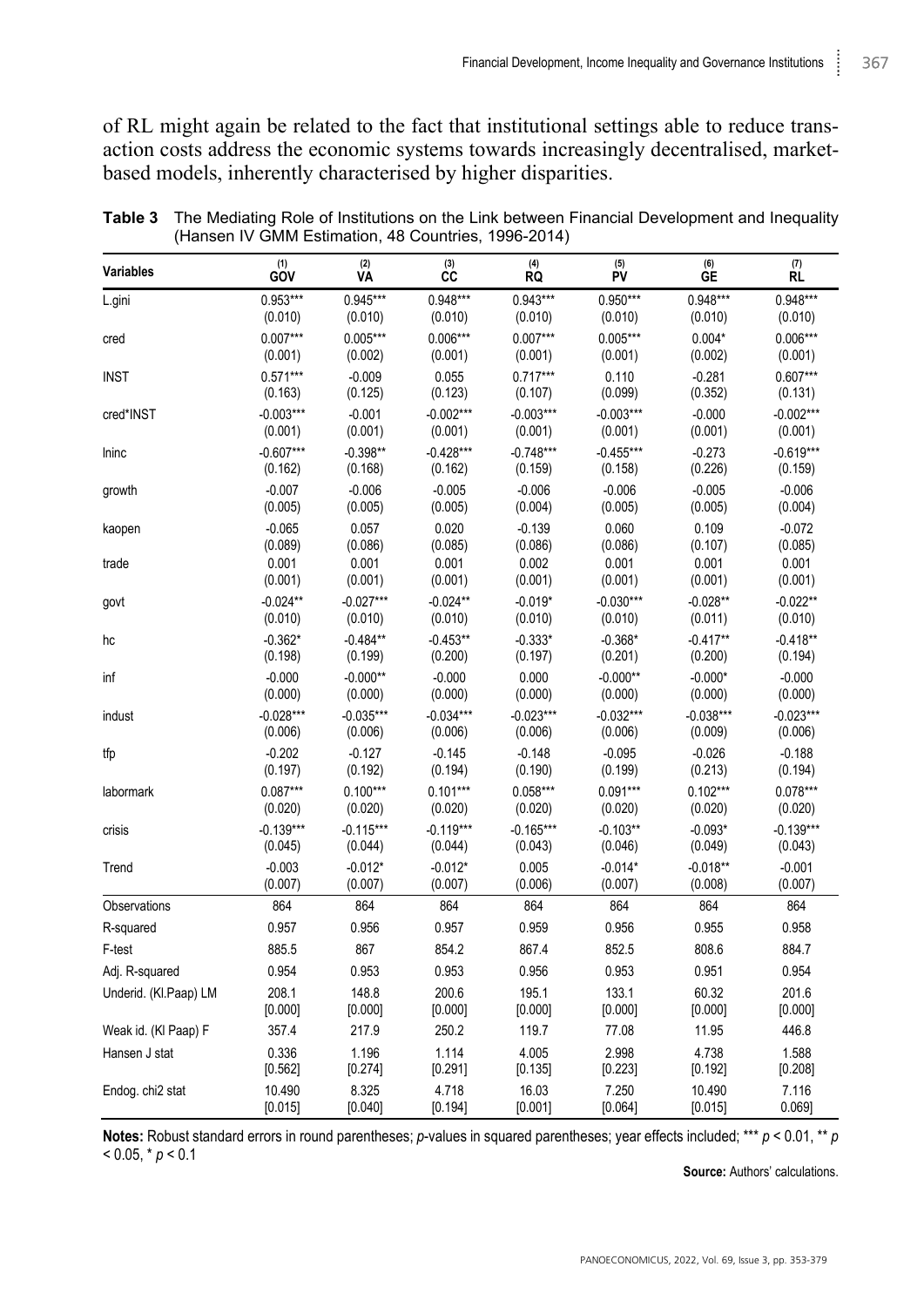In order to check the robustness of our results, we run the same dynamic model using an alternative estimator (GMM-sys), equally able to address endogeneity and dynamic panel bias. As already emphasised, the estimator is designed for small-*T* large-*N* panels. When the time dimension becomes relatively large the number of instruments, which in the GMM-sys is quadratic in *T*, tend to increase and cause several problems (see Roodman 2009), which include a weakening of the test of over identifying restrictions and the over fit of the endogenous variables. Unfortunately, the literature provides little guidance on the maximum number of instruments to be employed, but as a minimally arbitrary rule of thumb the instruments should not outnumber individual units. Also, implausibly good values of the Hansen/Sargan test (approaching a *p*-value of 1.000) are a clear signal of a too large instruments collection. Results of the estimation of Equation (2) by means of GMM-sys are reported in Table A3 in the Appendix. In our case, the minimum number of instruments for which the over identifying restrictions test is satisfied is in all cases around twenty (the *collapse* option available in the STATA command *xtabond2* has been used), so considerably lower than the individual units (48). The Sargan test never approaches implausibly good values. Nonetheless, results should be considered with caution, as some signs of the control variables tend to be unstable to changes in the number of lags used as instruments; in addition, a few control variables, such as *govt* and *indust*, turn out with different signs compared to the results presented in Table 3, for reasons that are difficult to disentangle. Hence, the evidence proposed in Table A3 should only be considered as corroborative (or not) of the results obtained with our preferred method (the Hansen GMM, Table 3), which on the contrary provides stable outcomes. The coefficients of interest for our aims (i.e., the impact of financial development on inequality and the mediating effects of the various institutional dimension) are all confirmed, indicating that they are robust to the use of econometric techniques that can produce significant alterations in the estimates. The only exception is the non-significance of the interaction effect of the political stability/violence (PV) variable (column 5 in Table A3); we have already discussed the fact that its effects, if any, tend to be rather indirect and better captured by the impact of the rule of law (RL), which is instead confirmed as a mitigating factor.

## 4. Conclusions

In this paper we use a dataset covering 48 countries for the period 1996-2014 to investigate whether the distributive impact of financial development is influenced by some specific institutional settings. To this aim, we employ an array of econometric approaches able to address the various issues posed by the analysis, namely the potential endogeneity of our key variables and the persistence over time of inequality. Our core results are robust to different specifications and indicate that: (i) financial development tends to increase income inequality; (ii) this impact is mitigated when the quality of institutions related to specific governance domains increases. In particular, the pro-inequality effect of finacialisation is weaker the better the quality of those institutional features able to pose the conditions for an efficient functioning of a market economy, i.e.: lower political uncertainty and higher independence of politics from specific interest groups, better protection of property rights, better competitive environments, more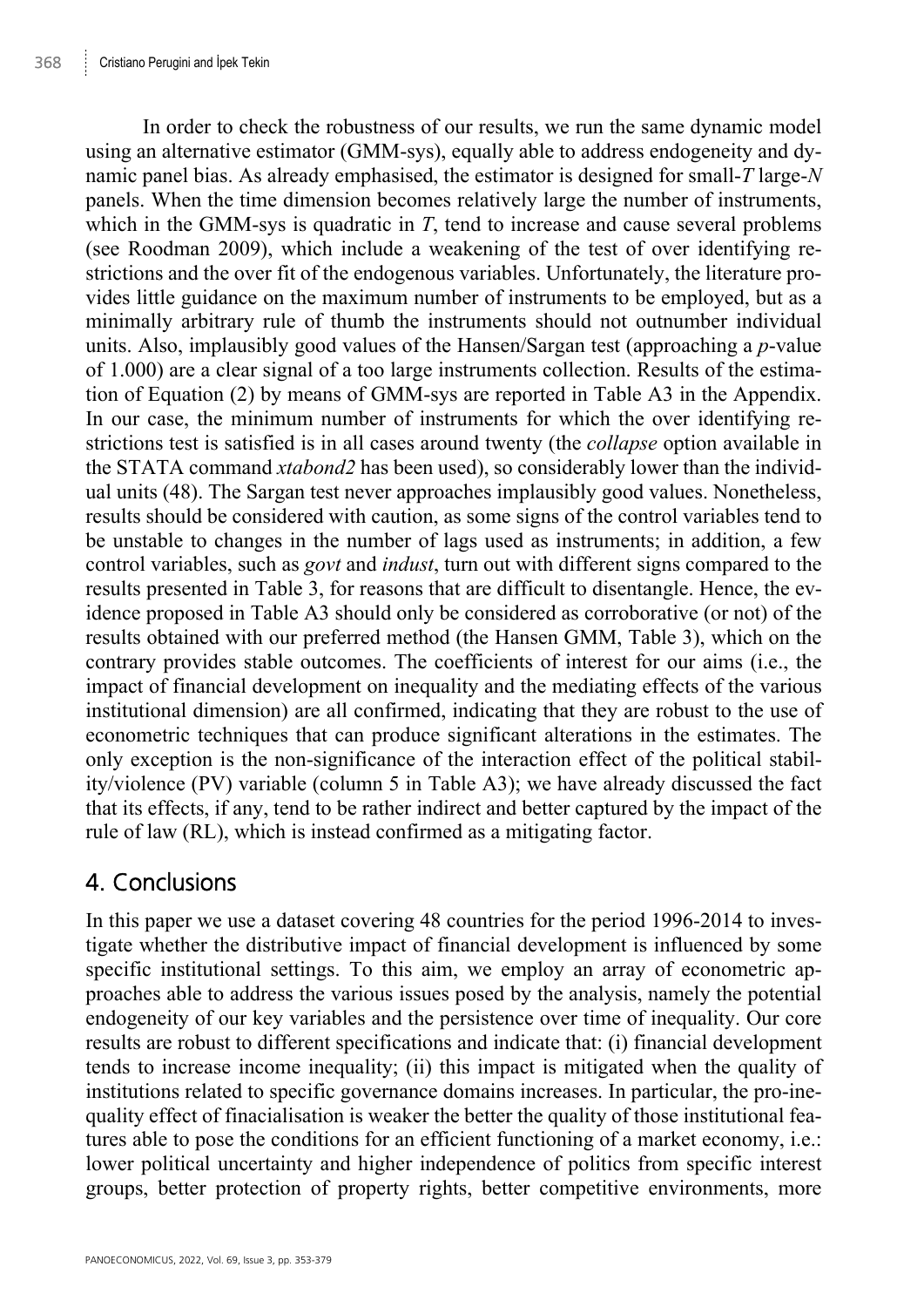efficient enforcement of contracts. It is plausible that, in such frameworks, the financial system develops as a more inclusive device and is therefore better able to channel resources into investment plans that trigger income growth patterns for lower income individuals. On the contrary, when such institutional features are of a poor quality, the inequality enhancing effect of financial development is accentuated.

Policy implications of our results, if confirmed, are not small. A strong role of the financial sector is one of the defining characteristics of a market economy and the core of its main channels of transmission. However, its overall effects on growth and macroeconomic stability are still an open arena for research and political discussion. According to the evidence provided here, unintended effects of financial development on distributive patterns should be added to the list. Our results indicate that policy makers who are willing to narrow down the pro-inequality effects of financial development should provide an adequate institutional environment in specific domains. They are in particular related to the control of corruption and "capture" of the state by elites and private interests, to the credibility of the government in promoting private sector development, to political stability and to the effectiveness of those institutions enabling markets to play their allocative role and the poor to access finance. Since distributive dynamics have been shown to be themselves related to the stability of economic systems, policy makers should set a socially sustainable pattern of development of the financial sector among their priorities.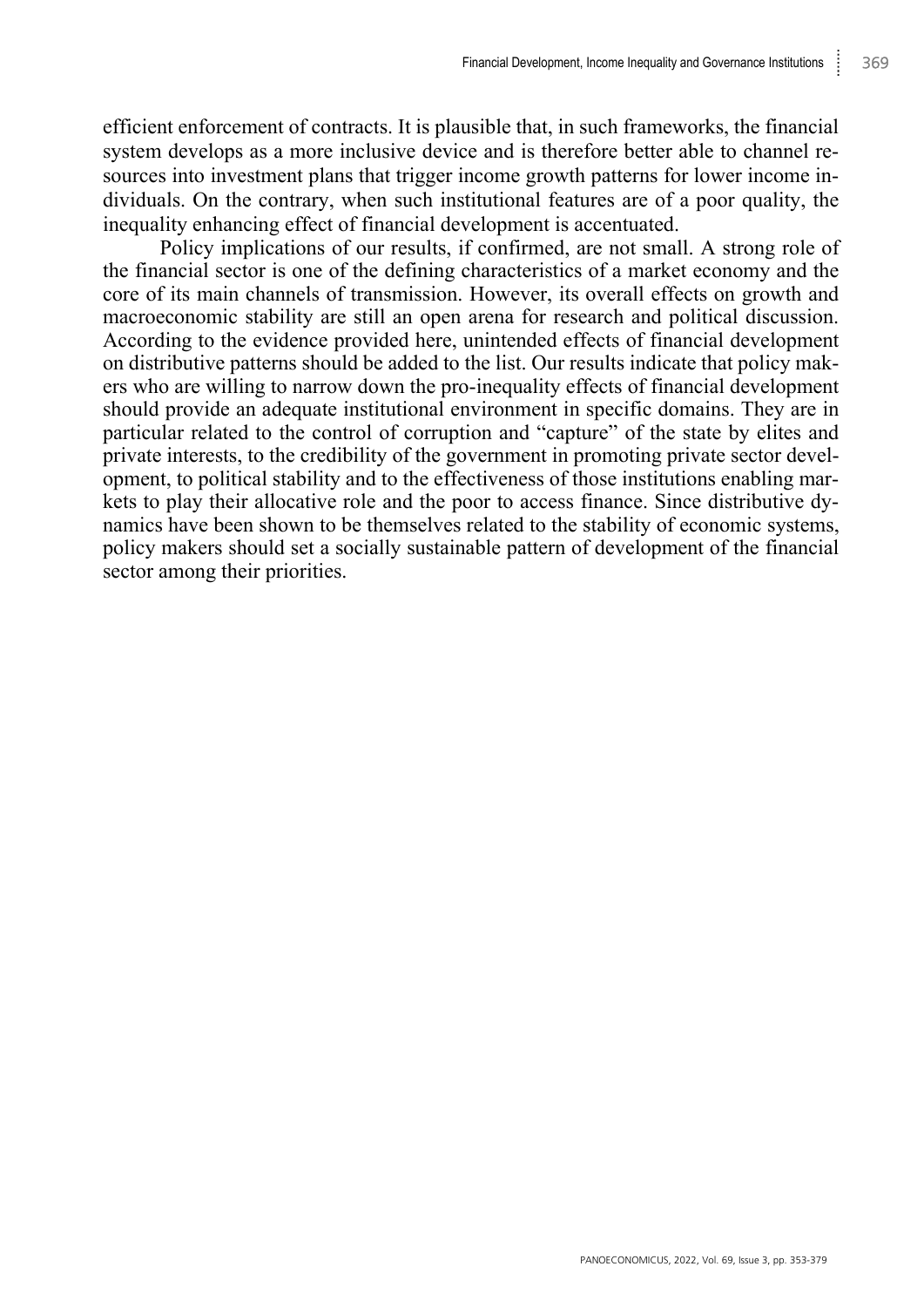# **References**

- **Acemoglu, Daron.** 1998. "Why Do New Technologies Complement Skills? Directed Technical Change and Wage Inequality." *The Quarterly Journal of Economics*, 113(4): 1055- 1089. http://dx.doi.org/10.1162/003355398555838
- **Acemoglu, Daron.** 2011. "Thoughts on Inequality and the Financial Crisis." Paper presented at the World Bank/IMF Conference on Financial Regulation, Denver.
- **Acemoglu, Daron, and James A. Robinson.** 2013. "Economics versus Politics: Pitfalls of Policy Advice." *Journal of Economic Perspectives*, 27(2): 173-192. http://dx.doi.org/10.1257/jep.27.2.173
- **Adams, Samuel, and Edem K. M. Klobodu.** 2016. "Financial Development, Control of Corruption and Income Inequality." *International Review of Applied Economics*, 30(6): 790-808. http://dx.doi.org/10.1080/02692171.2016.1208740
- **Agnello, Luca, Sushanta K. Mallick, and Ricardo M. Sousa.** 2012. "Financial Reforms and Income Inequality." *Economics Letters*, 116(3): 583-587. http://dx.doi.org/10.1016/j.econlet.2012.06.005
- **Amable, Bruno.** 2003. *The Diversity of Modern Capitalism.* Oxford: Oxford University Press.
- **Arellano, Manuel, and Olympia Bover.** 1995. "Another Look at the Instrumental Variable Estimation of Error-Components Models." *Journal of Econometrics*, 68(1): 29-51. http://dx.doi.org/10.1016/0304-4076(94)01642-D
- **Armour, John, Simon Deakin, Viviana Mollica, and Mathias Siems.** 2009. "Law and Financial Development: What We Are Learning from Time-Series Evidence." *Brigham Young University Law Review*, 6: 1435-1500.
- **Autor, David H., Frank Levy, and Richard J. Murnane.** 2003. "The Skill-Content of Recent Technological Change an Empirical Investigation." *Quarterly Journal of Economics*, 118(4): 1279-1333.
- **Baltagi, Badi H.** 2001. *Econometric Analysis of Panel Data*. 2nd ed. Chichester: Wiley.
- **Banerjee, Abheijit V., and Andrew F. Newman.** 1993. "Occupational Choice and the Process of Development." *Journal of Political Economy*, 101(2): 274-298. http://dx.doi.org/10.1086/261876
- **Barro, Robert J.** 2000. "Inequality and Growth in a Panel of Countries." *Journal of Economic Growth*, 112(1): 5-32.
- **Barro, Robert J., and Jong W. Lee.** 2013. "A New Data Set of Educational Attainment in the World, 1950-2010." *Journal of Development Economics*, 104(C): 184-198. http://dx.doi.org/10.1016/j.jdeveco.2012.10.001
- **Bartels, Larry M.** 2008. *Unequal Democracy: The Political Economy of the New Gilded Age*. 2nd ed. New Jersey: Princeton University Press. http://dx.doi.org/10.1515/9781400883363
- **Beck, Thorsten, Asli Demirgüç-Kunt, and Ross Levine.** 2005. "Law and Firms' Access to Finance." *American Law and Economics Review*, 7(1): 211-252. http://dx.doi.org/10.1093/aler/ahi006
- **Beck, Thorsten, Asli Demirgüç-Kunt, and Ross Levine.** 2006. "Bank Supervision and Corruption in Lending." *Journal of Monetary Economics*, 53(8): 2131-2163. http://dx.doi.org/10.1016/j.jmoneco.2005.10.014
- **Beck, Thorsten, Asli Demirgüç-Kunt, and Ross Levine.** 2007. "Finance, Inequality and the Poor." *Journal of Economic Growth*, 12(1): 27-49. http://dx.doi.org/10.1007/s10887-007-9010-6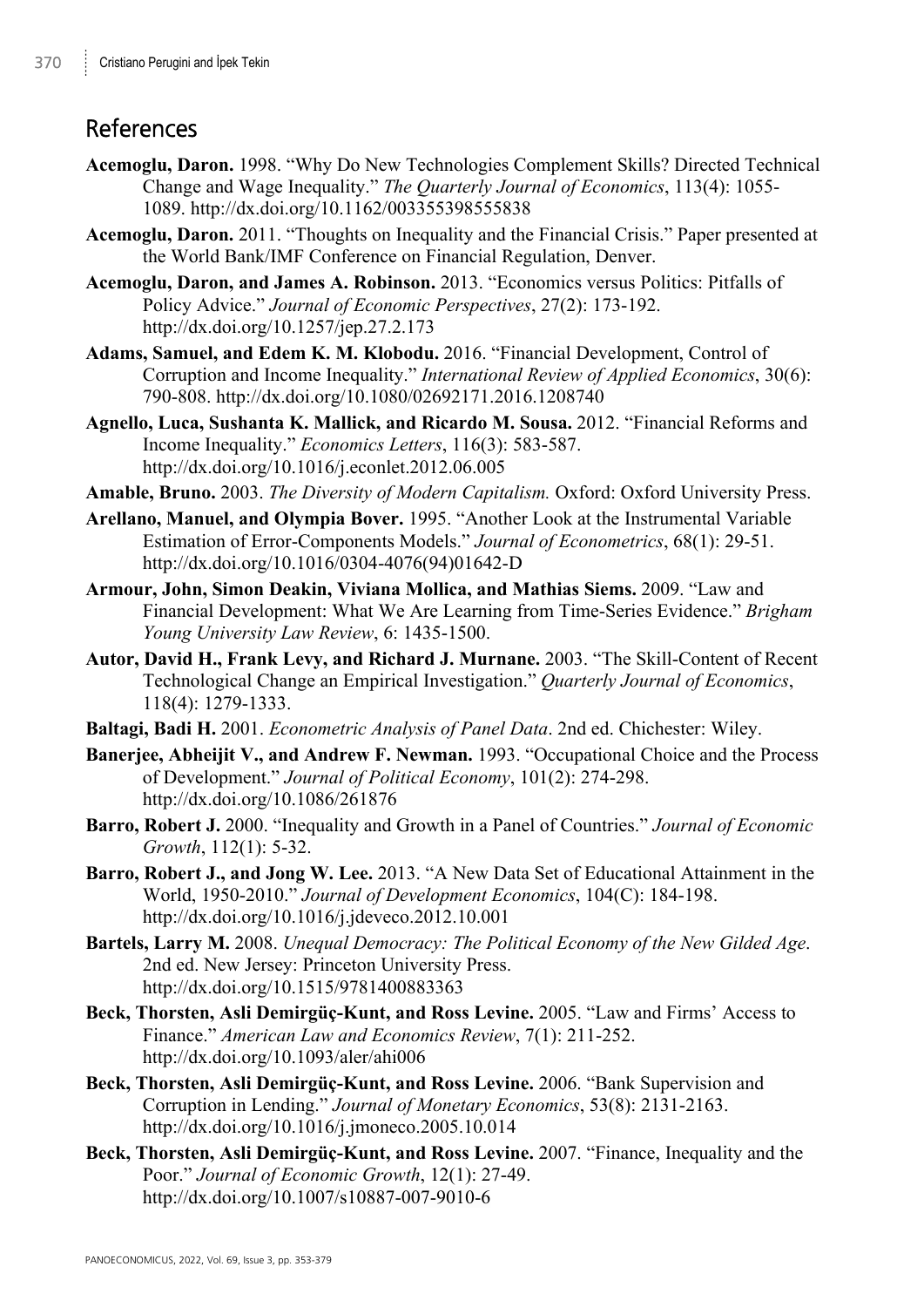- **Beck, Thorsten, and Ross Levine.** 2008. "Legal Institutions and Financial Development." In *Handbook of New Institutional Economics*, ed. Claude Ménard and Mary M. Shirley, 1- 40. Berlin: Springer. http://dx.doi.org/10.1007/978-3-540-69305-5\_12
- **Blundell, Richard, and Stephen Bond.** 1998. "Initial Conditions and Moment Restrictions in Dynamic Panel Data Model." *Journal of Econometrics*, 87(1): 115-143. http://dx.doi.org/10.1016/S0304-4076(98)00009-8
- **Boeri, Tito, and Pietro Garibaldi.** 2007. "Two Tier Reforms of Employment Protection: A Honeymoon Effect?" *The Economic Journal*, 117(521): 357-385. http://dx.doi.org/10.1111/j.1468-0297.2007.02060.x
- **Bordo, Michael D., and Christopher Meissner.** 2012. "Does Inequality Lead to a Financial Crisis?" *Journal of International Money and Finance*, 31(8): 2147-2161. http://dx.doi.org/10.1016/j.jimonfin.2012.05.006
- **Bowsher, Clive G.** 2002. "On Testing Overidentifying Restrictions in Dynamic Panel Data Models." *Economics Letters*, 77(2): 211-220. http://dx.doi.org/10.1016/S0165-1765(02)00130-1
- **Bumann, Silke, and Robert Lensink.** 2016. "Capital Account Liberalization and Income Inequality." *Journal of International Money and Finance*, 61(C): 143-162. http://dx.doi.org/10.1016/j.jimonfin.2015.10.004
- **Card, David, and John E. DiNardo.** 2002. "Skill-Biased Technological Change and Rising Wage Inequality: Some Problems and Puzzles." *Journal of Labor Economics*, 20(4): 733-783. http://dx.doi.org/10.1086/342055
- **Card, David, Thomas Lemieux, and W. Craig Riddell.** 2004. "Unions and Wage Inequality." *Journal of Labor Research*, 25(4): 519-559. http://dx.doi.org/10.1007/s12122-004-1011-z
- **Checchi, Daniele, and Cecilia Garcia-Penalosa.** 2010. "Labour Market Institutions and the Personal Distribution of Income in the OECD." *Economica*, 77(307): 413-450. http://dx.doi.org/10.1111/j.1468-0335.2009.00776.x
- **Chen, Wang, and Takuji Kinkyo.** 2016. "Financial Development and Income Inequality: Long-Run Relationship and Short-Run Heterogeneity." *Emerging Markets Finance and Trade*, 52(3): 733-742. http://dx.doi.org/10.1080/1540496X.2016.1116281
- **Chinn, Menzie D., and Hiro Ito.** 2006. "What Matters for Financial Development? Capital Controls, Institutions, and Interactions." *Journal of Development Economics*, 81(1): 163-192. http://dx.doi.org/10.1016/j.jdeveco.2005.05.010
- **Chinn, Menzie D., and Hiro Ito.** 2008. "A New Measure of Financial Openness." *Journal of Comparative Policy Analysis*, 10(3): 309-322. http://dx.doi.org/10.1080/13876980802231123
- **Chiu, Yi-Bin, and Chien-Chiang Lee.** 2019. "Financial Development, Income Inequality, and Country Risk." *Journal of International Money and Finance*, 93(C): 1-18. http://dx.doi.org/10.1016/j.jimonfin.2019.01.001
- **Choi, In.** 2001. "Unit Root Tests for Panel Data." *Journal of International Money and Finance*, 20(2): 249-272. http://dx.doi.org/10.1016/S0261-5606(00)00048-6
- **Chong, Alberto, and Mark Gradstein.** 2007. "Inequality and Institutions." *The Review of Economics and Statistics*, 89(3): 454-465. http://dx.doi.org/10.1162/rest.89.3.454
- **Chusseau, Nathalie, Michel Dumont, and Joël Hellier.** 2008. "Explaining Rising Inequality: Skill-Biased Technical Change and North-South Trade." *Journal of Economic Surveys*, 22(3): 409-457. http://dx.doi.org/10.1111/j.1467-6419.2007.00537.x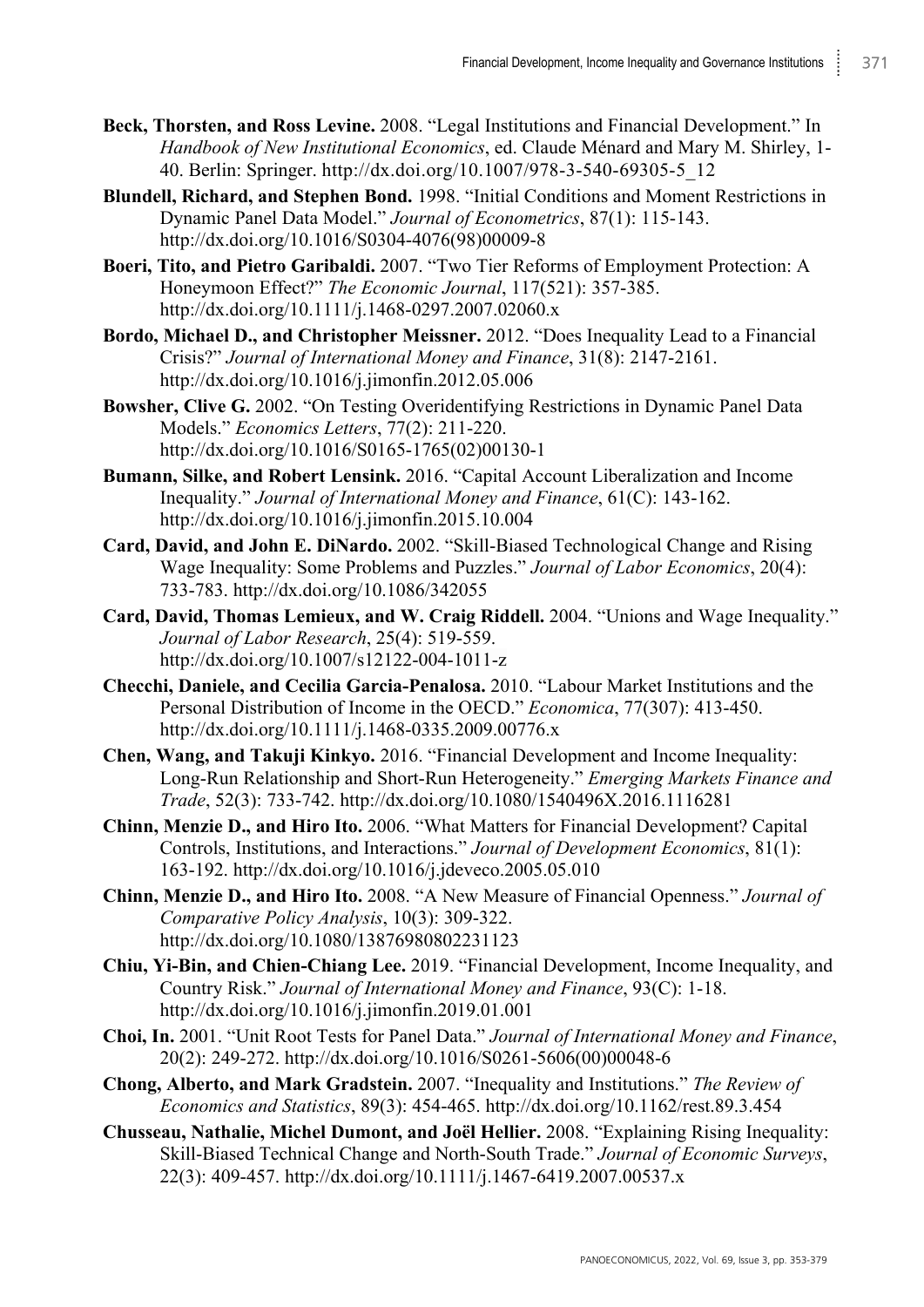- **Claessens, Stijn, and Enrico Perotti.** 2007. "Finance and Inequality: Channels and Evidence." *Journal of Comparative Economics*, 35(4): 748-773. http://dx.doi.org/10.1016/j.jce.2007.07.002
- **Clarke, George R. G., Lixin C. Xu, and Heng-fu Zou.** 2006. "Finance and Income Inequality: What Do the Data Tell Us?" *Southern Economic Journal*, 72(3): 578-596. http://dx.doi.org/10.2307/20111834
- **Cohen, Daniel, and Laura Leker.** 2014. "Health and Education: Another Look with the Proper Data." Centre for Economic Policy Research Discussion Paper 9940.
- **Dabla-Norris, Era, Kalpana Kochhar, Nujin Suphaphiphat, Frantisek Ricka, and Evridiki Tsounta.** 2015. "Causes and Consequences of Income Inequality: A Global Perspective." International Monetary Fund Staff Discussion Note SDN/15/13.
- **Dawson, John W.** 2006. "Regulation, Investment, and Growth across Countries." *CATO Journal*, 26(3): 489-509.
- **De Beer, Paul.** 2012. "The Impact of the Crisis on Earnings and Income Distribution in the EU." European Trade Union Institute Working Paper 2012.01. http://dx.doi.org/10.2139/ssrn.2208419
- **De Haan, Jacob, and Jan-Egbert Sturm.** 2017. "Finance and Income Inequality: A Review and New Evidence." *European Journal of Political Economy*, 50(C): 171-195. http://dx.doi.org/10.1016/j.ejpoleco.2017.04.007
- **De Haas, Ralph, and Neeltje Van Horen.** 2012. "International Shock Transmission after the Lehman Brothers Collapse: Evidence from Syndicated Lending." *The American Economic Review*, 102(3): 231-237. http://dx.doi.org/10.1257/aer.102.3.231
- **Delis, Manthos D., Iftekhar Hasan, and Pantelis Kazakis.** 2014. "Bank Regulations and Income Inequality: Empirical Evidence." *Review of Finance*, 18(5): 1811-1846. http://dx.doi.org/10.1093/rof/rft039
- **Denk, Oliver, and Boris Cournède.** 2015. "Finance and Income Inequality in OECD Countries." Organisation for Economic Co-operation and Development Working Paper 1224. http://dx.doi.org/10.2139/ssrn.2649944
- **Dollar, David, and Aart Kraay.** 2004. "Trade, Growth, and Poverty." *The Economic Journal*, 114(493): F22-F49. http://dx.doi.org/10.1111/j.0013-0133.2004.00186.x
- **Easterly, William.** 2001. "The Middle Class Consensus and Economic Development." *Journal of Economic Growth*, 6(4): 317-335. http://dx.doi.org/10.1023/A:1012786330095
- **Elekdag, Selim, and Yiqun Wu.** 2011. "Rapid Credit Growth: Boon or Boom-Bust?" International Monetary Fund Working Paper 241. http://dx.doi.org/10.5089/9781463922627.001
- **Elkhuizen, Luuk, Niels Hermes, Jan Jacobs, and Aljar Meesters.** 2018. "Financial Development, Financial Liberalization and Social Capital." *Applied Economics*, 50(11): 1268-1288. http://dx.doi.org/10.1080/00036846.2017.1358446
- **Esping-Andersen, Gosta.** 1990. *The Three Worlds of Welfare Capitalism*. Cambridge, M. A.: Cambridge University Press.
- **Fratzscher, Marcel, Philipp J. König, and Claudia Lambert.** 2016. "Credit Provision and Banking Stability after the Great Financial Crisis: The Role of Bank Regulation and the Quality of Governance." *Journal of International Money and Finance*, 66(C): 113-135. http://dx.doi.org/10.1016/j.jimonfin.2016.02.015
- **Furceri, Davide, and Prakash Loungani.** 2018. "The Distributional Effects of Capital Account Liberalization." *Journal of Development Economics*, 130(C): 127-144. http://dx.doi.org/10.1016/j.jdeveco.2017.09.007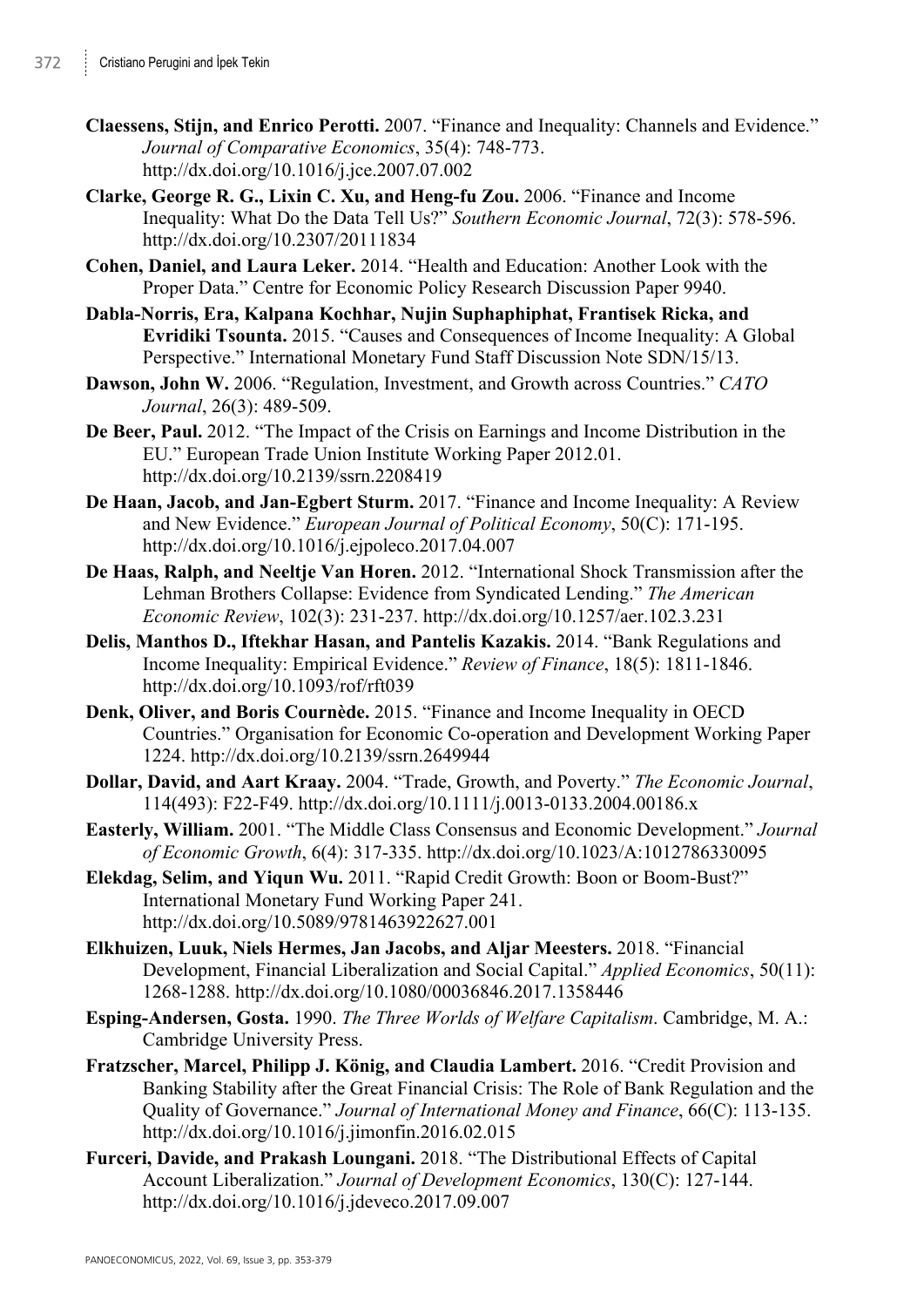- **Galbraith, James K.** 2007. "Global Inequality and Global Macroeconomics." *Journal of Policy Modeling*, 29(4): 587-607. http://dx.doi.org/10.1016/j.jpolmod.2007.05.008
- **Galor, Oded, and Joseph Zeira.** 1993. "Income Distribution and Macroeconomics." *The Review of Economic Studies*, 60(1): 35-52. http://dx.doi.org/10.2307/2297811
- **Giannone, Domenico, Michele Lenza, and Lucrezia Reichlin.** 2011. "Market Freedom and the Global Recession." *IMF Economic Review*, 59(1): 111-135. http://dx.doi.org/10.1057/imfer.2010.14
- **Gilens, Martin.** 2005. "Inequality and Democratic Responsiveness." *Public Opinion Quarterly*, 69(5): 778-896. http://dx.doi.org/10.1093/poq/nfi058
- **Gimet, Celine, and Thomas Lagoarde-Segot.** 2011. "A Closer Look at Financial Development and Income Distribution." *Journal of Banking & Finance*, 35(7): 1698- 1713. http://dx.doi.org/10.1016/j.jbankfin.2010.11.011
- **González, Andrés, Timo Teräsvirta, Dick van Dijk, and Yukai Yang.** 2017. "Panel Smooth Transition Regression Models." Stockholm School of Economics Working Paper 604.
- **Goos, Maarten, and Alan Manning.** 2007. "Lousy and Lovely Jobs: The Rising Polarization of Work in Britain." *Review of Economics and Statistics*, 89(1): 118-133. http://dx.doi.org/10.1162/rest.89.1.118
- **Greenwood, Jeremy, and Boyan Jovanovic.** 1990. "Financial Development, Growth, and the Distribution of Income." *Journal of Political Economy*, 98(5): 1076-1107. http://dx.doi.org/10.1086/261720
- **Gwartney, James, Robert Lawson, Herbert Grubel, Jacob de Haan, Jan-Egbert Sturm, and Eelco Zandberg.** 2009. *Economic Freedom of the World: 2009 Annual Report*. Vancouver, B. C.: The Fraser Institute.
- **Hall, Peter A., and David Soskice.** 2001. *Varieties of Capitalism: The Institutional Foundations of Comparative Advantage*. Oxford: Oxford University Press.
- **Hamori, Shigeyuki, and Yoshihiro Hashiguchi.** 2012. "The Effect of Financial Deepening on Inequality: Some International Evidence." *Journal of Asian Economics*, 23(4): 353-359. http://dx.doi.org/10.1016/j.asieco.2011.12.001
- **Hansen, Bruce E.** 1999. "Threshold Effects in Non-Dynamic Panels: Estimation, Testing and Inference." *Journal of Econometrics*, 93(2): 345-368. http://dx.doi.org/10.1016/S0304-4076(99)00025-1
- **Hansen, Lars P.** 1982. "Large Sample Properties of Generalized Method of Moments Estimators." *Econometrica: Journal of the Econometric Society*, 50(4): 1029-1054. http://dx.doi.org/10.2307/1912775
- **Jauch, Sebastian, and Sebastian Watzka.** 2016. "Financial Development and Income Inequality: A Panel Data Approach." *Empirical Economics*, 51(1): 291-314. http://dx.doi.org/10.1007/s00181-015-1008-x
- **Jaumotte, Florence, Subir Lall, and Chris Papageorgiou.** 2013. "Rising Income Inequality: Technology, or Trade and Financial Globalization?" *IMF Economic Review*, 61(2): 271- 309. http://dx.doi.org/10.1057/imfer.2013.7
- **Jenkins, Stephen P., Andrea Brandolini, John Micklewright, and Brian Nolan.** 2013. *The Great Recession and the Distribution of Household Income*. Oxford: Oxford University Press. http://dx.doi.org/10.1093/acprof:oso/9780199671021.001.0001
- **Katz, Lawrence F., and David H. Autor.** 1999. "Changes in the Wage Structure and Earnings Inequality." In *Handbook of Labor Economics*, Vol. 3A, ed. Orley Ashenfelter and David Card, 1463-1555. Amsterdam: Elsevier.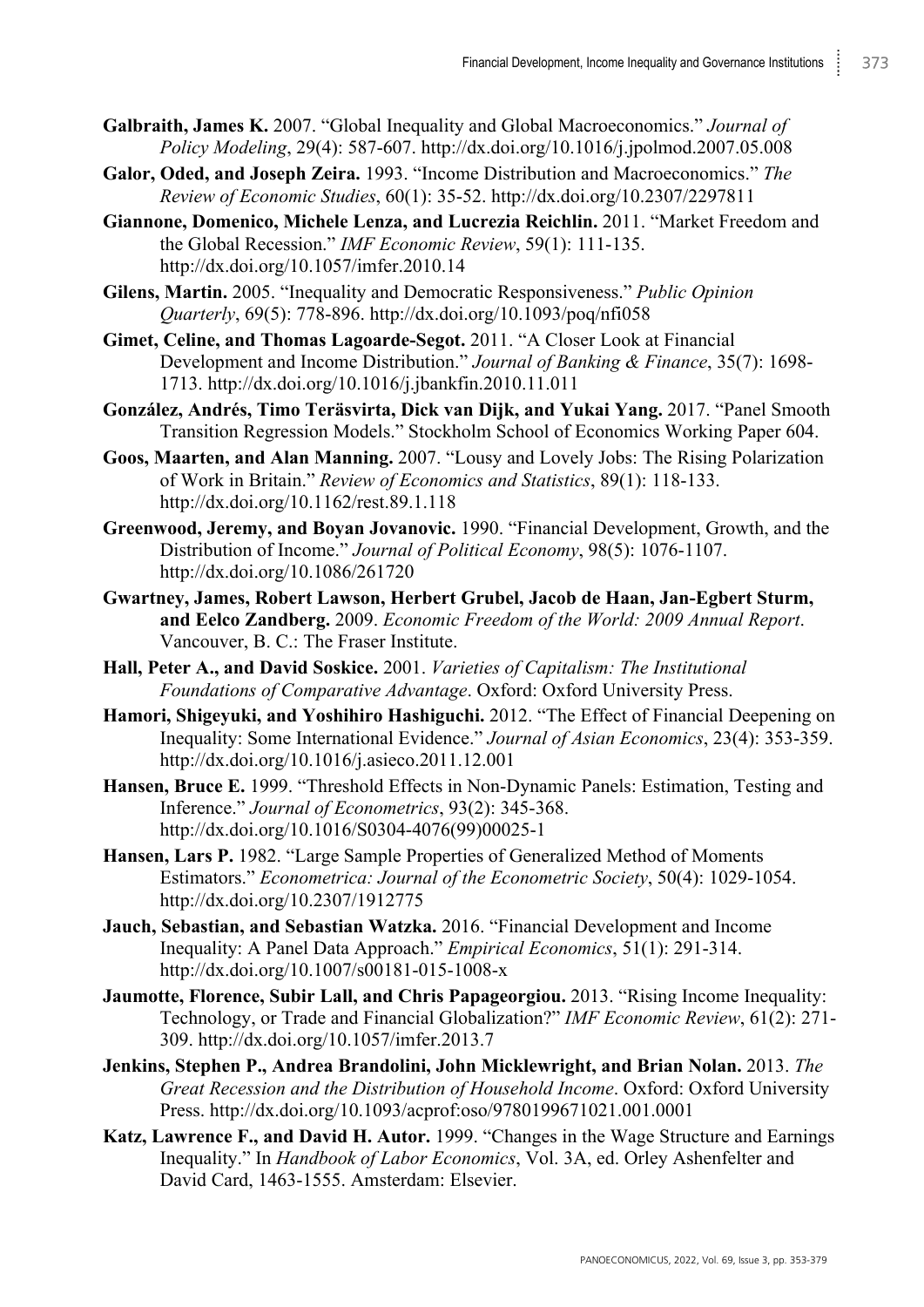- **Kaufmann, Daniel, Aart Kraay, and Massimo Mastruzzi.** 2011. "The Worldwide Governance Indicators: Methodology and Analytical Issues." *Hague Journal on the Rule of Law*, 3(2): 220-246. http://dx.doi.org/10.1017/S1876404511200046
- **Keefer, Philip, and Stephen Knack.** 2002. "Polarization, Politics, and Property Rights: Links between Inequality and Growth." *Public Choice*, 111(1/2): 127-154. http://dx.doi.org/10.1023/A:1015168000336
- **Kim, Dong-Hyeon, and Shu-Chin Lin.** 2011. "Nonlinearity in the Financial Development-Income Inequality Nexus." *Journal of Comparative Economics*, 39(3): 310-325. http://dx.doi.org/10.1016/j.jce.2011.07.002
- **Kim, Dong-Hyeon, Joyce Hsieh, and Shu-Chin Lin.** 2019. "Financial Liberalization, Political Institutions, and Income Inequality." *Empirical Economics*, 60(3): 1245-1281. http://dx.doi.org/10.1007/s00181-019-01808-z
- **King, Robert G., and Ross Levine.** 1993. "Finance and Growth: Schumpeter Might Be Right." *The Quarterly Journal of Economics*, 108(3): 717-737. http://dx.doi.org/10.2307/2118406
- **Krugman, Paul.** 2012. *End This Depression Now*. New York: W. W. Norton & Company.
- **Kunieda, Takuma, Keisuke Okada, and Akihisa Shibata.** 2014. "Finance and Inequality: How Does Globalization Change Their Relationship?" *Macroeconomic Dynamics*, 18(5): 1091-1128. http://dx.doi.org/10.1017/S1365100512000843
- **La Porta, Rafael, Florencio Lopez-de-Silanes, Andrei Shleifer, and Robert Vishny.** 1997. "Legal Determinants of External Finance." *The Journal of Finance*, 52(3): 1131-1150. http://dx.doi.org/10.1111/j.1540-6261.1997.tb02727.x
- **La Porta, Rafael, Florencio Lopez-de-Silanes, Andrei Shleifer, and Robert Vishny.** 1998. "Law and Finance." *Journal of Political Economy*, 106(6): 1113-1155. http://dx.doi.org/10.1086/250042
- **La Porta, Rafael, Florencio Lopez-de-Silanes, Andrei Shleifer, and Robert Vishny.** 2000. "Investor Protection and Corporate Governance." *Journal of Financial Economics*, 58(1-2): 3-27. http://dx.doi.org/10.1016/S0304-405X(00)00065-9
- **Langbein, Laura, and Stephen Knack.** 2010. "The Worldwide Governance Indicators: Six, One, or None?" *The Journal of Development Studies*, 46(2): 350-370. http://dx.doi.org/10.1080/00220380902952399
- **Law, Siong H., Hui-Boon Tan, and W. N. W. Azman-Saini.** 2014. "Financial Development and Income Inequality at Different Levels of Institutional Quality." *Emerging Markets Finance and Trade*, 50(Supplement 1): 21-33. http://dx.doi.org/10.2753/REE1540-496X5001S102
- **Levine, Ross, and Sara Zervos.** 1998. "Stock Markets, Banks, and Economic Growth." *American Economic Review*, 88(3): 537-558.
- **Levine, Ross.** 2005. "Law, Endowments and Property Rights." *Journal of Economic Perspectives*, 19(3): 61-88. http://dx.doi.org/10.1257/089533005774357842
- **Li, Hongyi, Lyn Squire, and Heng-fu Zou.** 1998. "Explaining International and Intertemporal Variations in Income Inequality." *Economic Journal*, 108(446): 26-43. http://dx.doi.org/10.1111/1468-0297.00271
- **Li, Jie, and Han Yu.** 2014. "Income Inequality and Financial Reform in Asia: The Role of Human Capital." *Applied Economics*, 46(24): 2920-2935. http://dx.doi.org/10.1080/00036846.2014.916390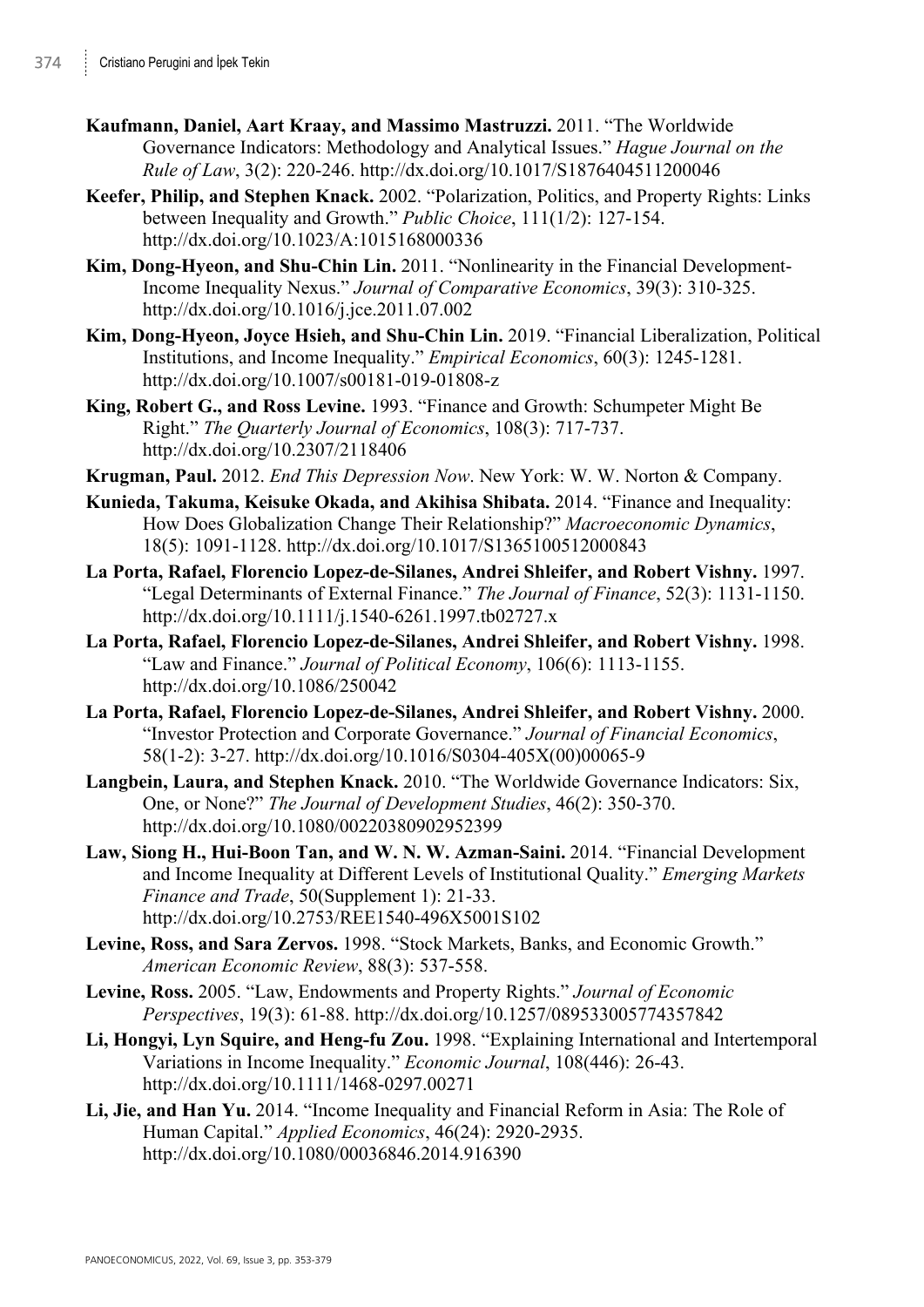- **Licht, Amir N., Chanan Goldschmidt, and Shalom H. Schwartz.** 2007. "Culture Rules: The Foundations of the Rule of Law and Other Norms of Governance." *Journal of Comparative Economics*, 35(4): 659-688. http://dx.doi.org/10.1016/j.jce.2007.09.001
- **McKinnon, Ronald I.** 1973. *Money and Capital in Economic Development*. Washington, D. C.: Brookings Institution.
- **Mendoza, Enrique G., and Marco E. Terrones.** 2008. "An Anatomy of Credit Booms: Evidence from the Macro Aggregates and Micro Data." National Bureau of Economic Research Working Paper 14049. http://dx.doi.org/10.3386/w14049
- **Mookherjee, Dilip, and Debraj Ray.** 2003. "Persistent Inequality." *Review of Economic Studies*, 70(2): 369-393. http://dx.doi.org/10.1111/1467-937X.00248
- **Mookerjee, Rajen, and Paul Kalipioni.** 2010. "Availability of Financial Services and Income Inequality: The Evidence from many Countries." *Emerging Markets Review*, 11(4): 404- 408. http://dx.doi.org/10.1016/j.ememar.2010.07.001
- **Park, Cyn-Young, and Rogelio Mercado.** 2018. "Financial Inclusion, Poverty, and Income Inequality." *The Singapore Economic Review*, 63(01): 185-206. http://dx.doi.org/10.1142/S0217590818410059
- **Perotti, Enrico, and Paolo Volpin.** 2007. "Investor Protection and Entry." Tinbergen Institute Discussion Paper 006/2.
- **Perugini, Cristiano, Jens Hölscher, and Simon Collie.** 2016. "Inequality, Credit and Financial Crises." *Cambridge Journal of Economics*, 40(1): 227-257. http://dx.doi.org/10.1093/cje/beu075
- **Perugini, Cristiano, and Fabrizio Pompei.** 2017. "Temporary Jobs, Institutions, and Wage Inequality within Education Groups in Central-Eastern Europe." *World Development*,  $92(\hat{C})$ : 40-59. http://dx.doi.org/10.1016/j.worlddev.2016.11.009
- **Rajan, Raghuram G., and Luigi Zingales.** 1998. "Financial Dependence and Growth." *The American Economic Review*, 88(3): 559-586. http://dx.doi.org/10.3386/w5758
- **Rajan, Raghuram G., and Luigi Zingales.** 2003. "The Great Reversals: The Politics of Financial Development in the Twentieth Century." *Journal of Financial Economics*, 69(1): 5-50. http://dx.doi.org/10.1016/S0304-405X(03)00125-9
- **Reinhart, Carmen M., and Kenneth S. Rogoff.** 2008. "Is the 2007 US Financial Crisis so Different? An International Historical Comparison." *American Economic Review*, 98(2): 339-344. http://dx.doi.org/10.1257/aer.98.2.339
- **Roodman, David.** 2009. "How to Do Xtabond2: An Introduction to Difference and System GMM in Stata." *The Stata Journal*, 9(1): 86-136. http://dx.doi.org/10.1177/1536867X0900900106
- **Sargan, Denis J.** 1958. "The Estimation of Economic Relationships Using Instrumental Variables." *Econometrica*, 26(3): 393-415. http://dx.doi.org/10.2307/1907619
- **Schularick, Moritz, and Alan M. Taylor.** 2012. "Credit Booms Gone Bust: Monetary Policy, Leverage Cycles, and Financial Crises, 1870-2008." *American Economic Review*, 102(2): 1029-1061. http://dx.doi.org/10.1257/aer.102.2.1029
- **Seo, Myung H., and Yongcheol Shin.** 2016. "Dynamic Panels with Threshold Effect and Endogeneity." *Journal of Econometrics*, 195(2): 169-186. http://dx.doi.org/10.1016/j.jeconom.2016.03.005
- **Shaw, Edward S.** 1973. *Financial Deepening in Economic Development*. New York: Oxford University Press.
- **Solt, Frederick.** 2009. "Standardizing the World Income Inequality Database." *Social Science Quarterly*, 90(2): 231-242. http://dx.doi.org/10.1111/j.1540-6237.2009.00614.x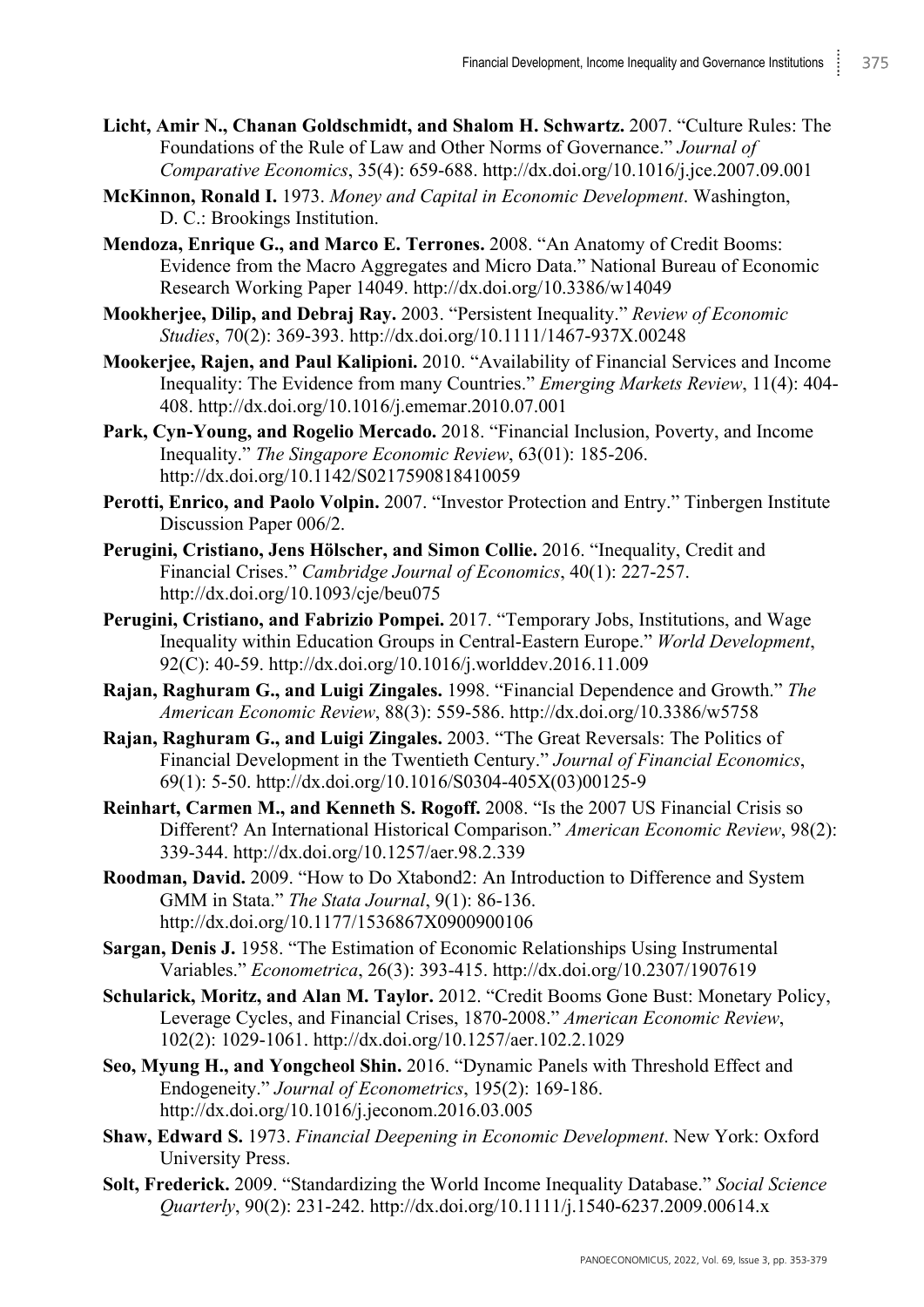- **Solt, Frederick.** 2016. "The Standardized World Income Inequality Database." *Social Science Quarterly*, 97(5): 1267-1281. http://dx.doi.org/10.1111/ssqu.12295
- **Stankov, Petar.** 2012. "Cross-Country Differences in Credit Market Liberalization Reform Outcomes." Economics Education and Research Consortium Working Paper 12/04E.
- **Stiglitz, Joseph E.** 2012. *The Price of Inequality: How Today's Divided Society Endangers Our Future?* New York: W. W. Norton & Company.
- **Tan, Hui-Boon, and Siong-Hook Law.** 2012. "Nonlinear Dynamics of the Finance-Inequality Nexus in Developing Countries." *The Journal of Economic Inequality*, 10(4): 551-563. http://dx.doi.org/10.1007/s10888-011-9174-3
- **Tebaldi, Edinaldo, and Ramesh Mohan.** 2010. "Institutions and Poverty." *The Journal of Development Studies*, 46(6): 1047-1066. http://dx.doi.org/10.1080/00220380903012730
- **Wolfsfeld, Gadi, Elad Segev, and Tamir Sheafer.** 2013. "The Social Media and the Arab Spring: Politics Always Comes First." *The International Journal of Press/Politics*, 18(2): 115-137. http://dx.doi.org/10.1177/1940161212471716
- **Wood, Adrian.** 1995. "How Trade Hurts Unskilled Workers." *Journal of Economic Perspectives*, 9(3): 57-80. http://dx.doi.org/10.1257/jep.9.3.57
- **World Bank.** 2016. *Poverty and Shared Prosperity 2016: Taking on Inequality*. Washington, D. C.: World Bank. http://dx.doi.org/10.1596/978-1-4648-0958-3
- **Zhang, Ruixin, and Sami Ben Naceur.** 2019. "Financial Development, Inequality, and Poverty: Some International Evidence." *International Review of Economics & Finance*, 61(C): 1-16. http://dx.doi.org/10.1016/j.iref.2018.12.015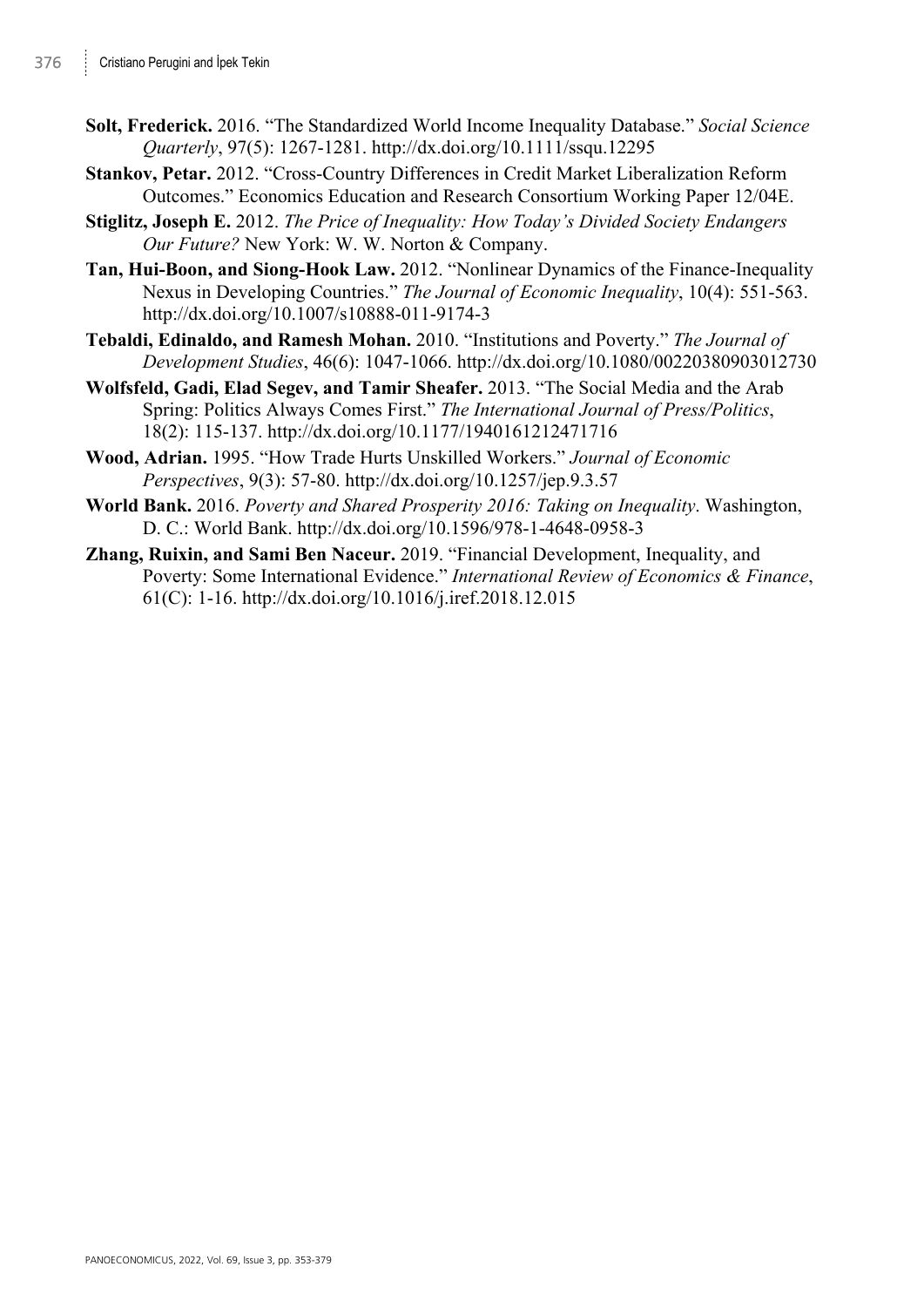# Appendix

|           | Abbreviation Variable definition                                                                                                                                                                                                                                                                                                              | Unit of measurement  | Source                   |
|-----------|-----------------------------------------------------------------------------------------------------------------------------------------------------------------------------------------------------------------------------------------------------------------------------------------------------------------------------------------------|----------------------|--------------------------|
| gini      | Gini coefficient                                                                                                                                                                                                                                                                                                                              | Scaled from 0 to 100 | SWIID                    |
| cred      | Domestic credit to private sector                                                                                                                                                                                                                                                                                                             | % of GDP             | <b>WDI</b>               |
| Ininc     | GDP per capita (in natural logarithm)                                                                                                                                                                                                                                                                                                         | constant 2010 US\$   | <b>WDI</b>               |
| growth    | GDP growth                                                                                                                                                                                                                                                                                                                                    | %                    | <b>WDI</b>               |
| kaopen    | Capital account openness                                                                                                                                                                                                                                                                                                                      | Scaled from 0 to 1   | Chinn and Ito (2008)     |
| trade     | Trade openness (sum of exports and imports)                                                                                                                                                                                                                                                                                                   | % of GDP             | <b>WDI</b>               |
| govt      | General government final consumption expenditure                                                                                                                                                                                                                                                                                              | % of GDP             | <b>WDI</b>               |
| hc        | Human capital (average years of schooling + return to education)                                                                                                                                                                                                                                                                              | Index                | <b>PWT</b>               |
| inf       | Annual change of consumer price index                                                                                                                                                                                                                                                                                                         | %                    | <b>WDI</b>               |
| indust    | Value added of industry                                                                                                                                                                                                                                                                                                                       | % of GDP             | <b>WDI</b>               |
| tfp       | Total factor productivity                                                                                                                                                                                                                                                                                                                     | current PPPs (USA=1) | <b>PWT</b>               |
| crisis    | Dummy variable for the global crisis (1 for years 2008 to 2014, 0 otherwise)                                                                                                                                                                                                                                                                  | Binary               | $\overline{\phantom{0}}$ |
| VA        | Voice and accountability                                                                                                                                                                                                                                                                                                                      | Index (-2.5/2.5)     | WGI                      |
| <b>CC</b> | Control of corruption                                                                                                                                                                                                                                                                                                                         | Index (-2.5/2.5)     | WGI                      |
| <b>RQ</b> | Regulatory quality                                                                                                                                                                                                                                                                                                                            | $Index (-2.5/2.5)$   | WGI                      |
| PV        | Political instability and absence of violence                                                                                                                                                                                                                                                                                                 | $Index (-2.5/2.5)$   | WGI                      |
| GE        | Government effectiveness                                                                                                                                                                                                                                                                                                                      | Index (-2.5/2.5)     | WGI                      |
| <b>RL</b> | Rule of law                                                                                                                                                                                                                                                                                                                                   | Index $(-2.5/2.5)$   | WGI                      |
| GOV       | Average of VA, RL, PV, GE, RQ and CC                                                                                                                                                                                                                                                                                                          | Index (-2.5/2.5)     | WGI                      |
| legalsys  | Legal system and property rights: Judicial independence, impartial courts,<br>protection of property rights, military interference in rule of law and politics,<br>integrity of the legal system, legal enforcement of contracts, regulatory<br>restrictions on the sale of real property, reliability of police, business costs<br>of crime. | Index $(0/10)$       | EFW                      |
| credmark  | Credit market deregulations: Ownership of banks, private sector credit, interest Index (0/10)<br>rate controls/negative real interest rates.                                                                                                                                                                                                  |                      | EFW                      |
| labormark | Labour market deregulations: Hiring regulations and minimum wage, hiring and Index (0/10)<br>firing regulations, centralized collective bargaining, hours regulations,<br>mandated cost of worker dismissal, conscription.                                                                                                                    |                      | <b>EFW</b>               |

**Table A1** Variables Abbreviations, Definitions and Sources

**Notes:** SWIID - Standardized World Income Inequality Database; WDI - World Development Indicators (World Bank); PWT - Penn World Table 9.0; WGI - Worldwide Governance Indicators (World Bank); EFW - Economic Freedom of the Worlds (Fraser Institute).

**Source:** Authors' compilation.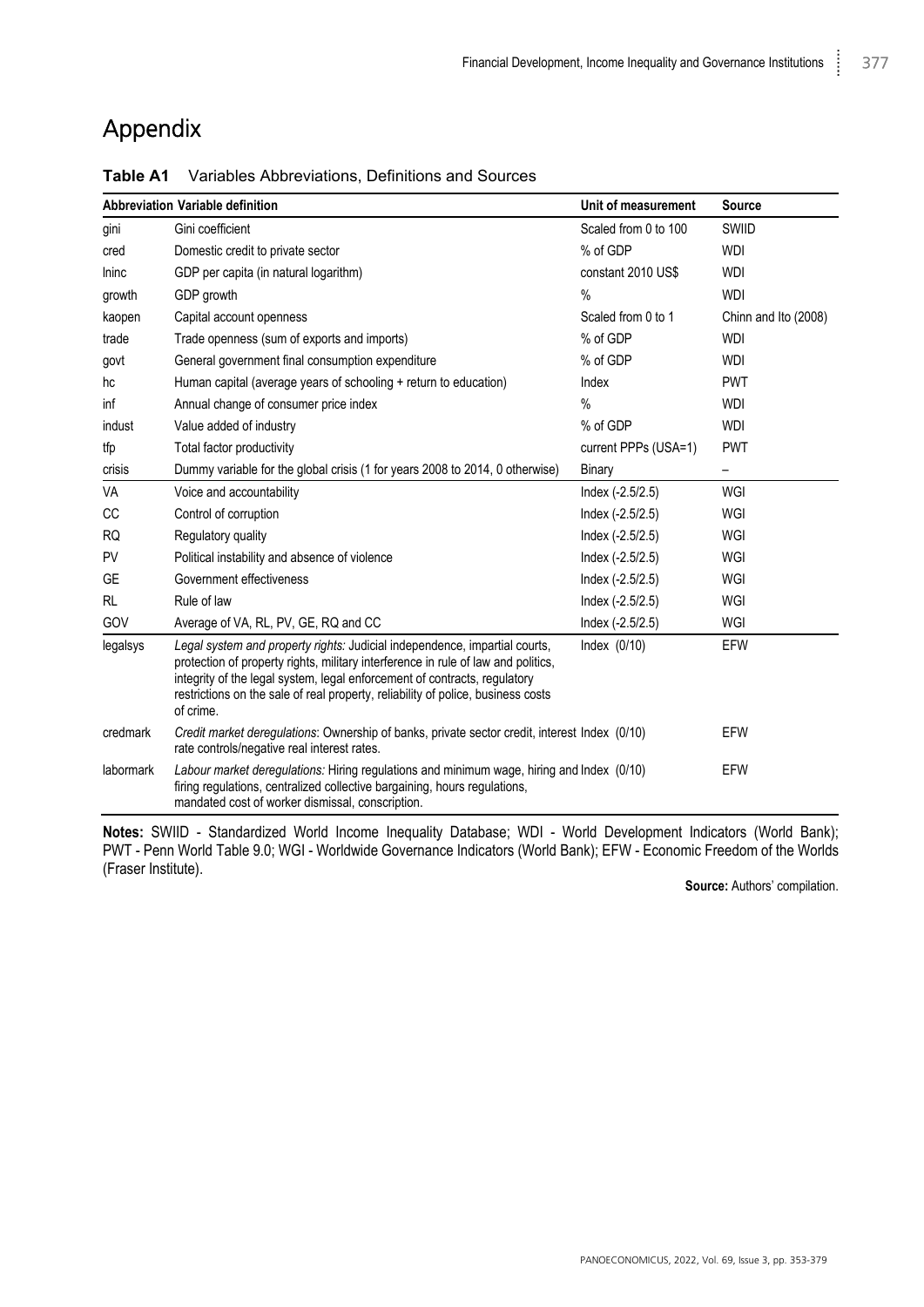#### **Table A2** List of Countries

| Lower middle income | Upper middle income | <b>High income</b>   |  |
|---------------------|---------------------|----------------------|--|
| Bolivia             | Argentina           | Austria              |  |
| Egypt               | Bulgaria            | Belgium              |  |
| Honduras            | Brazil              | Croatia              |  |
| Morocco             | China               | Chile                |  |
| Philippines         | Colombia            | Cyprus               |  |
| Ukraine             | Costa Rica          | Denmark              |  |
|                     | Dominican Republic  | Finland              |  |
|                     | Ecuador             | France               |  |
|                     | Mexico              | Germany              |  |
|                     | Paraguay            | Greece               |  |
|                     | Peru                | Ireland              |  |
|                     | Romania             | Israel               |  |
|                     | Russian Federation  | Italy                |  |
|                     | Turkey              | Japan                |  |
|                     | Venezuela           | Korea, Rep.          |  |
|                     |                     | Netherlands          |  |
|                     |                     | Norway               |  |
|                     |                     | Panama               |  |
|                     |                     | Poland               |  |
|                     |                     | Portugal             |  |
|                     |                     | Singapore            |  |
|                     |                     | Spain                |  |
|                     |                     | Sweden               |  |
|                     |                     | Switzerland          |  |
|                     |                     | United Kingdom       |  |
|                     |                     | <b>United States</b> |  |
|                     |                     | Uruguay              |  |

Source: World Bank (2019b)<sup>4</sup>.

<sup>4</sup> **World Bank.** 2019b. Country Classification. https://datahelpdesk.worldbank.org/knowledgebase/articles/906519-world-bank-country-and-lending-groups (accessed August 21, 2019).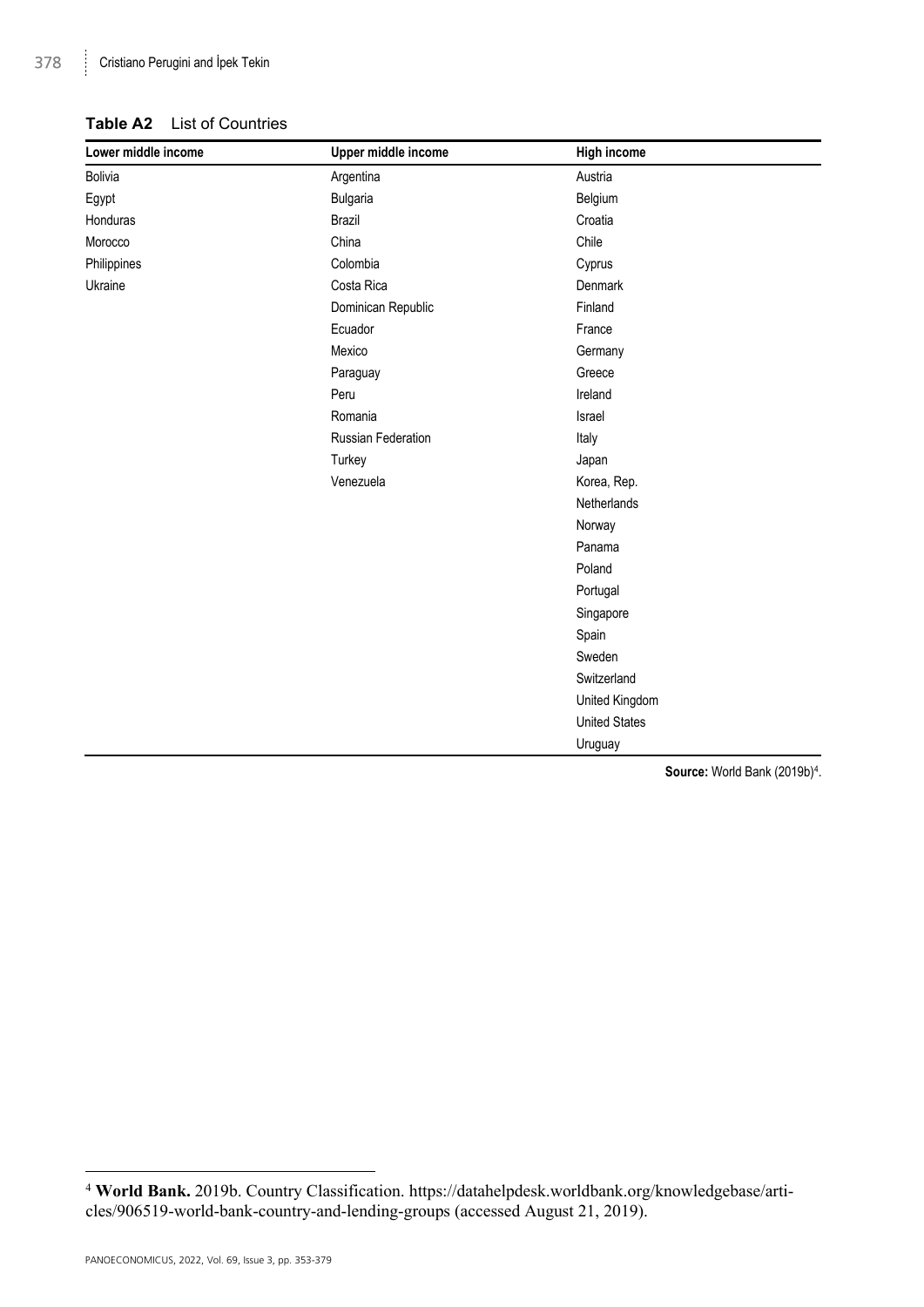| <b>Variables</b>  | (1)         | (2)        | (3)         | (4)         | (5)         | (6)         | (7)         |
|-------------------|-------------|------------|-------------|-------------|-------------|-------------|-------------|
|                   | GOV         | ٧A         | СC          | RQ          | PV          | GE          | <b>RL</b>   |
| L.gini            | $0.958***$  | $0.994***$ | 0.996***    | 0.980***    | $0.994***$  | 0.993***    | $1.033***$  |
|                   | (0.014)     | (0.005)    | (0.007)     | (0.005)     | (0.002)     | (0.002)     | (0.015)     |
| cred              | $0.006*$    | $0.005***$ | $0.006***$  | $0.008***$  | $0.004***$  | $0.004***$  | $0.016***$  |
|                   | (0.003)     | (0.001)    | (0.002)     | (0.002)     | (0.001)     | (0.002)     | (0.005)     |
| <b>INST</b>       | $0.375***$  | 0.065      | $-0.091$    | $0.310**$   | 0.094       | 0.014       | $0.767***$  |
|                   | (0.144)     | (0.234)    | (0.106)     | (0.134)     | (0.085)     | (0.078)     | (0.237)     |
| cred*INST         | $-0.007***$ | $-0.001$   | $-0.002**$  | $-0.007***$ | $-0.001$    | $-0.001$    | $-0.010***$ |
|                   | (0.003)     | (0.002)    | (0.001)     | (0.002)     | (0.001)     | (0.001)     | (0.003)     |
| Ininc             | $0.340***$  | $-0.066$   | $-0.264*$   | 0.015       | $-0.026$    | $-0.026*$   | $-1.087***$ |
|                   | (0.121)     | (0.068)    | (0.140)     | (0.026)     | (0.018)     | (0.016)     | (0.369)     |
| growth            | $-0.013***$ | 0.005      | $-0.009**$  | $-0.004$    | $-0.004$    | $-0.002$    | 0.028       |
|                   | (0.005)     | (0.007)    | (0.005)     | (0.004)     | (0.003)     | (0.003)     | (0.033)     |
| kaopen            | $-0.013$    | 0.128      | $-0.180***$ | 0.003       | $-0.064*$   | $-0.051$    | $1.621**$   |
|                   | (0.065)     | (0.079)    | (0.069)     | (0.070)     | (0.038)     | (0.034)     | (0.807)     |
| trade             | $-0.002***$ | 0.000      | 0.001       | $-0.000$    | 0.000       | $0.000*$    | $0.001**$   |
|                   | (0.001)     | (0.000)    | (0.001)     | (0.000)     | (0.000)     | (0.000)     | (0.001)     |
| govt              | $0.010*$    | $0.027**$  | $0.023***$  | 0.005       | $0.013***$  | $0.014***$  | $0.099***$  |
|                   | (0.005)     | (0.011)    | (0.005)     | (0.005)     | (0.003)     | (0.004)     | (0.032)     |
| hc                | $-1.461***$ | $-0.135*$  | 0.047       | $-0.233*$   | $-0.070**$  | $-0.063**$  | $1.061***$  |
|                   | (0.453)     | (0.073)    | (0.185)     | (0.125)     | (0.027)     | (0.029)     | (0.390)     |
| inf               | $0.003**$   | $0.010*$   | 0.000       | $0.005***$  | $0.000*$    | $0.000*$    | $0.002***$  |
|                   | (0.001)     | (0.006)    | (0.000)     | (0.002)     | (0.000)     | (0.000)     | (0.001)     |
| indust            | $0.019***$  | 0.007      | 0.004       | 0.003       | $0.006***$  | $0.005***$  | $0.042***$  |
|                   | (0.005)     | (0.007)    | (0.003)     | (0.003)     | (0.002)     | (0.001)     | (0.013)     |
| tfp               | $-0.634***$ | $-0.218**$ | 1.881*      | $-0.138*$   | $-0.176***$ | $-0.168***$ | $1.315***$  |
|                   | (0.221)     | (0.099)    | (1.101)     | (0.077)     | (0.050)     | (0.056)     | (0.568)     |
| labormark         | $0.386***$  | $0.032**$  | 0.090       | $0.174**$   | $0.032***$  | $0.032***$  | $-0.009$    |
|                   | (0.135)     | (0.014)    | (0.067)     | (0.077)     | (0.010)     | (0.009)     | (0.023)     |
| crisis            | $-0.727***$ | $-0.213**$ | $-0.363***$ | $-0.266***$ | $-0.243***$ | $-0.229***$ | $-0.348***$ |
|                   | (0.236)     | (0.091)    | (0.098)     | (0.065)     | (0.055)     | (0.060)     | (0.085)     |
| trend             | 0.032       | 0.003      | 0.013       | $-0.000$    | 0.002       | $-0.000$    | 0.014       |
|                   | (0.022)     | (0.011)    | (0.015)     | (0.010)     | (0.007)     | (0.007)     | (0.010)     |
| Observations      | 864         | 864        | 864         | 864         | 864         | 864         | 864         |
| Sargan chi2 stat. | 4.483       | 6.972      | 3.471       | 6.212       | 7.332       | 5.510       | 6.232       |
|                   | [0.214]     | [0.137]    | [0.176]     | [0.102]     | [0.291]     | [0.239]     | [0.101]     |
| N. instruments    | 19          | 20         | 18          | 19          | 22          | 20          | 19          |
| AB AR(1) test     | $-4.092$    | $-2.718$   | $-4.575$    | $-3.914$    | $-4.737$    | $-4.624$    | $-1.992$    |
|                   | [0.000]     | [0.006]    | [0.000]     | [0.000]     | [0.000]     | [0.000]     | [0.046]     |
| AB AR(2) test     | $-0.835$    | 0.0276     | $-1.454$    | $-0.576$    | $-1.540$    | $-1.553$    | $-0.0637$   |
|                   | [0.404]     | [0.987]    | [0.146]     | [0.565]     | [0.124]     | [0.120]     | [0.542]     |

**Table A3** Institutions, Financial Development and Inequality, Robustness Check (GMM-Sys Estimation, 48 Countries, 1996-2014)

**Notes:** Robust standard errors in round parentheses; *p*-values in squared parentheses; year effects included; \*\*\* *p* < 0.01, \*\* *p*  $< 0.05, * p < 0.1$ 

**Source:** Authors' calculations.